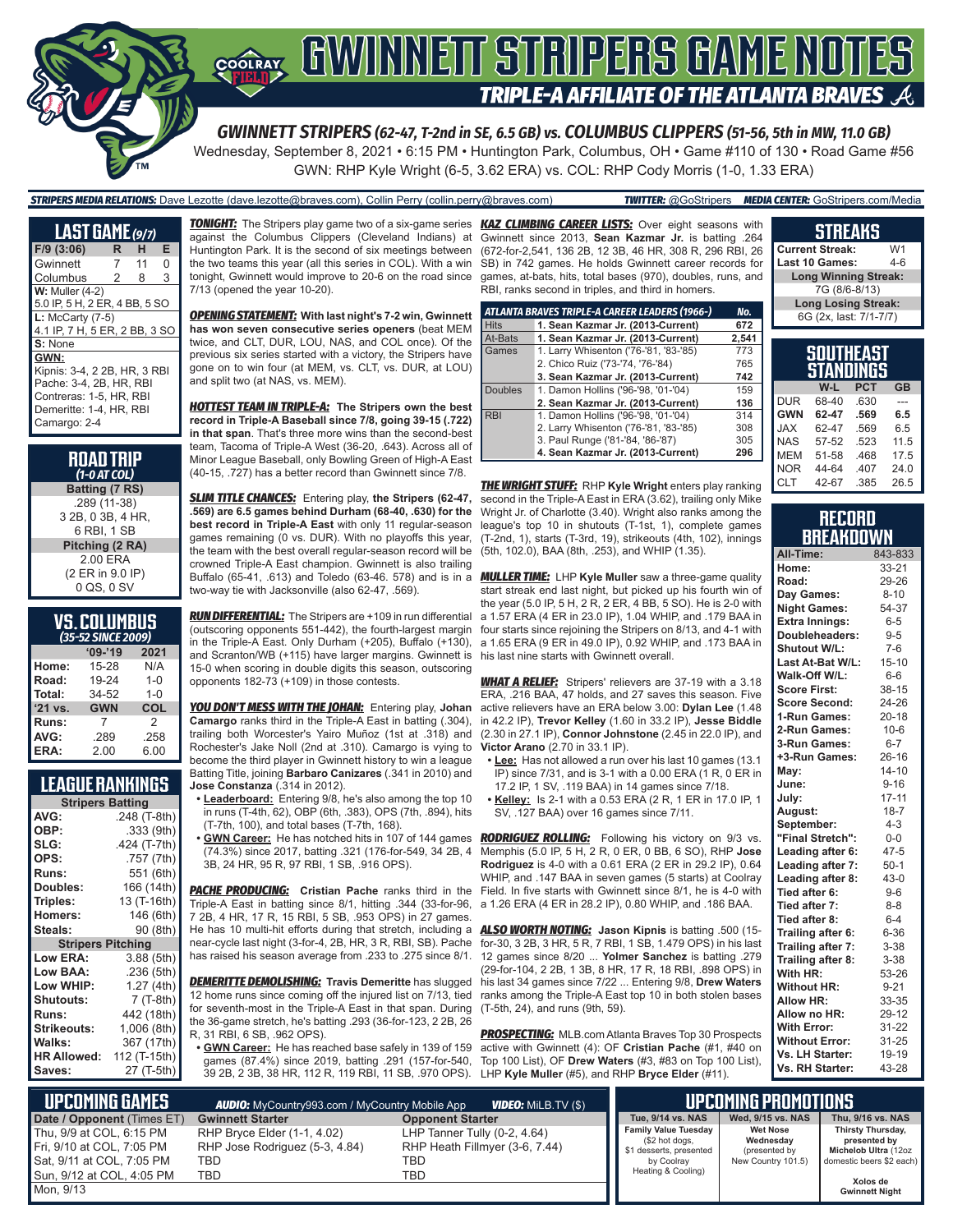

#### *WEDNESDAY, SEPTEMBER 8, 2021 AT COLUMBUS*

#### **MANAGER MATT TUIASOSOPO**

**Matt Tuiasosopo** is in his first season as Gwinnett manager and his third season as a coach in the Atlanta Braves organization in 2021. He was named the seventh manager in team history on 3/30/21. Tuiasosopo is both the youngest manager in team history (turned 35 on 5/10) and the first former Gwinnett player to manage the club (hit .221 with 19 HR, 73 RBI in 178 games from 2016-17).

Tuiasosopo made his managerial debut in 2019 with Class-A Rome, leading the club to a 65-74 record and earning Atlanta's Bobby Cox Award for minor league manager of the year. He was set to return to Rome in 2020, but was reassigned to the Braves Alternate Training Site at Coolray Field once the MiLB season was canceled.

| Tuiasosopo's Managerial Career | Games | W-L     | <b>PCT</b> | <b>Plavoffs</b> |
|--------------------------------|-------|---------|------------|-----------------|
| With Gwinnett (1 Season):      | 109   | 62-47   | .569       |                 |
| MiLB Career (2 Seasons):       | 248   | 127-121 | - 512      |                 |

*All staff bios available in the 2021 Stripers Media Guide*

|                            | EJECTIONS (4)            |                         |
|----------------------------|--------------------------|-------------------------|
| Player/Coach               | Date/Inning              | <b>Umpire</b>           |
| <b>Ryan Goins</b>          | 5/25 vs. MEM, 7th Inning | <b>HP Clint Vondrak</b> |
| <b>MGR Matt Tuiasosopo</b> | 6/3 vs. JAX, 8th Inning  | <b>HP Alex Tosi</b>     |
| <b>Travis Snider</b>       | 7/30 at MEM, 8th Inning  | HP John Bacon           |
| <b>Ryan Casteel</b>        | 8/17 at LOU, 3rd Inning  | 1B Charlie Ramos        |

| <b>TEAM DEFENSE (2ND IN TRIPLE-A EAST)</b> |     |           |                                        |            |            |                                                                |           |
|--------------------------------------------|-----|-----------|----------------------------------------|------------|------------|----------------------------------------------------------------|-----------|
| <b>PCT</b>                                 | G   | <b>TC</b> | <b>PO</b>                              | A          | Е          | <b>DP</b>                                                      | <b>TP</b> |
| .983                                       | 109 | 3868      | 2821                                   | 983        | 64         | 106                                                            |           |
| <b>Catchers</b>                            |     | <b>SB</b> | $\mathsf{cs}$                          | <b>ATT</b> | <b>PCT</b> | <b>PB</b>                                                      | $W-L$     |
| Casteel, Ryan                              |     | 4         | O                                      | 4          | .000       |                                                                | $1 - 2$   |
| Contreras, William                         |     | 21        | $\overline{2}$                         | 23         | .087       | 5                                                              | $22 - 6$  |
| d'Arnaud, Travis                           |     | 2         | $\overline{2}$                         | 4          | .500       | U                                                              | $5 - 1$   |
| Jackson, Alex                              |     | 10        | 4                                      | 14         | .286       |                                                                | $11 - 12$ |
| Lucroy, Jonathan                           |     | 18        | 5                                      | 23         | .217       |                                                                | $8 - 15$  |
| Martinez, Carlos                           |     | 3         | 0                                      | 3          | .000       |                                                                | $2 - 1$   |
| Morales, Jonathan                          |     | 13        | 6                                      | 19         | .316       | $\mathcal{P}$                                                  | $13 - 10$ |
| Total:                                     |     | 71        | 19                                     | 90         | .211       | 11                                                             | 62-47     |
| <b>Outfield Assists (26):</b>              |     |           | Almonte (1), Inciarte (1), Rosario (1) |            |            | Waters (10), Demeritte (5), Ervin (4), Pache (2), Sanchez (2), |           |
| Pitcher Pickoffs (5):                      |     |           | Kingham (2), Muller (2), Y. Lopez (1)  |            |            |                                                                |           |
| <b>Catcher Pickoffs (3):</b>               |     |           | Casteel (1), Jackson (1), Morales (1)  |            |            |                                                                |           |

## **STARTS**

|     | <b>By Batting Order</b>                                                                                                                                                                                              |
|-----|----------------------------------------------------------------------------------------------------------------------------------------------------------------------------------------------------------------------|
| 1:  | Waters (73), Pache (21), Inciarte (6), Arcia (5), Almonte (1), Ervin (1), Gore (1),<br>Sanchez (1)                                                                                                                   |
| 2:  | Pache (34), Kipnis (24), Arcia (18), Rosario (11), Goins (9), Demeritte (4), Waters (3),<br>Almonte (1), Camargo (1), Ervin (1), Gore (1), Heredia (1), Sanchez (1)                                                  |
| 3:  | Arcia (49), Camargo (36), d'Arnaud (6), Kipnis (6), Demeritte (4), Jackson (3),<br>Lucroy (3), Contreras (2)                                                                                                         |
| 4:  | Camargo (48), Demeritte (18), Jackson (17), Contreras (6), Kipnis (6), Lucroy (5),<br>Almonte (3), Casteel (3), Rosario (2), Kazmar Jr. (1)                                                                          |
| 5:  | Contreras (27), Kazmar Jr. (13), Lucroy (13), Goins (11), Kipnis (11), Demeritte (9),<br>Almonte (8), Jackson (8), Camargo (3), Sanchez (2), Snider (2), Casteel (1), Ervin (1)                                      |
| 6:  | Goins (25), Kazmar Jr. (14), Casteel (12), Demeritte (11), Ervin (9), Snider (8),<br>Pache (7), Lucroy (5), Sanchez (5), Waters (5), Almonte (4), Contreras (3), Jackson (1)                                         |
| 7:  | Ervin (22), Kazmar Jr. (20), Sanchez (16), Goins (15), Snider (13), Pache (6),<br>Casteel (5), Demeritte (5), Morales (3), Waters (3), Almonte (1)                                                                   |
| 8:  | Sanchez (32), Morales (18), Ervin (14), Kazmar Jr. (12), Snider (10), Goins (8),<br>Gore (7), Casteel (5), Brugman (1), Martinez (1), Unroe (1)                                                                      |
| 9:  | Starting Pitchers (66), Sanchez (13), Morales (11), Ervin (4), Gore (4), Snider (4),<br>Casteel (2), Kazmar Jr. (2), Martinez (2), Unroe (1)                                                                         |
|     | <b>By Position</b>                                                                                                                                                                                                   |
| C:  | Contreras (28), Jackson (23), Lucroy (23), Morales (23), d'Arnaud (6), Casteel (3),<br>Martinez (3)                                                                                                                  |
| 1B: | Camargo (51), Casteel (23), Snider (14), Kazmar Jr. (9), Morales (6), Lucroy (2),<br>Unroe (2), Demeritte (1), Goins (1)                                                                                             |
| 2B: | Kipnis (38), Goins (25), Sanchez (25), Kazmar Jr. (19), Arcia (1), Morales (1)                                                                                                                                       |
| 3B: | Camargo (34), Kazmar Jr. (31), Sanchez (25), Goins (14), Arcia (3), Morales (2)                                                                                                                                      |
| SS: | Arcia (63), Goins (28), Sanchez (16), Camargo (1), Kazmar Jr. (1)                                                                                                                                                    |
| LF: | Waters (35), Ervin (25), Gore (13), Almonte (9), Snider (7), Demeritte (6), Kipnis (5),<br>Arcia (4), Rosario (3), Heredia (1), Sanchez (1)                                                                          |
| CF: | Pache (62), Waters (30), Ervin (6), Rosario (6), Inciarte (5)                                                                                                                                                        |
| RF: | Demeritte (41), Ervin (20), Waters (19), Snider (11), Almonte (8), Pache (4),<br>Sanchez (3), Rosario (2), Camargo (1)                                                                                               |
| DH: | Contreras (10), Jackson (6), Snider (5), Kipnis (4), Demeritte (3), Casteel (2),<br>Kazmar Jr. (2), Pache (2), Rosario (2), Almonte (1), Arcia (1), Brugman (1), Camargo (1),<br>Ervin (1), Inciarte (1), Lucroy (1) |

|               | <b>VS. 2021 OPPONENTS</b>                                                    |          |          |     |         |         |         |  |  |  |  |  |  |
|---------------|------------------------------------------------------------------------------|----------|----------|-----|---------|---------|---------|--|--|--|--|--|--|
|               | <b>Total</b><br><b>Total</b><br>Road<br>Home<br><b>Road</b><br>Home          |          |          |     |         |         |         |  |  |  |  |  |  |
| <b>CLT</b>    | $5 - 1$                                                                      | $11 - 1$ | $16 - 2$ | COL | ---     | $1 - 0$ | $1 - 0$ |  |  |  |  |  |  |
| <b>DUR</b>    | $4 - 2$                                                                      | $1 - 5$  | $5 - 7$  | LOU | $4 - 2$ | $5 - 1$ | $9 - 3$ |  |  |  |  |  |  |
| <b>JAX</b>    | <b>MW DIV</b><br>$10-3$<br>$1 - 5$<br>$1 - 5$<br>$4 - 2$<br>$6-1$<br>$- - -$ |          |          |     |         |         |         |  |  |  |  |  |  |
| <b>MEM</b>    | $8 - 4$                                                                      | $7-5$    | $15-9$   |     |         |         |         |  |  |  |  |  |  |
| <b>NAS</b>    | $6-6$                                                                        | $3-9$    | $9 - 15$ |     |         |         |         |  |  |  |  |  |  |
| <b>NOR</b>    | $5-1$                                                                        | $1 - 5$  | $6-6$    |     |         |         |         |  |  |  |  |  |  |
| <b>SE DIV</b> | 29-19                                                                        | 23-25    | 52-44    |     |         |         |         |  |  |  |  |  |  |

### **LAST AT-BAT WINS** *(15)*

The Stripers are 15-10 (.600) in games decided in the last at-bat in 2021.

| Date/Opponent        | <b>Score</b> | Game-Winning Play (*=Walk-Off)           |
|----------------------|--------------|------------------------------------------|
| 5/4 at Charlotte     | 10-9 (12th)  | Almonte scores on E4 (Reynolds)          |
| 5/9 at Charlotte     | 12-9 (10th)  | Camargo RBI single                       |
| 5/14 vs. Louisville  | $2-1$ (8th)  | Arcia solo HR                            |
| 5/16 vs. Louisville  | $5-4$ (9th)  | Arcia walk-off solo HR*                  |
| 5/25 vs. Memphis     | $2-1$ (9th)  | Kazmar walk-off single*                  |
| 6/9-G2 at Memphis    | $3-1$ (8th)  | Waters RBI single                        |
| 6/18 vs. Nashville   | 8-7 (10th)   | Arcia scores on E4 (Hiura on Lucroy FC)* |
| 6/30 at Durham       | $2-1$ (9th)  | Pache RBI single                         |
| 7/18 at Charlotte    | 13-12 (9th)  | Contreras RBI double                     |
| 8/1 at Memphis       | $4-2$ (9th)  | Ervin RBI single                         |
| 8/6 vs. Charlotte    | $4-3(11th)$  | Morales walk-off single*                 |
| 8/8-G1 vs. Charlotte | $4-3$ (7th)  | d'Arnaud walk-off single*                |
| 8/11-G1 vs. Durham   | $4-3(7th)$   | Pache walk-off single*                   |
| 8/24 at Nashville    | $3-1$ (9th)  | Rosario solo HR                          |
| 8/25 at Nashville    | 5-4 (10th)   | Contreras RBI single                     |
|                      |              |                                          |

# **GWINNETT PLAYERS USED** *(58 IN 2021)*

**Pitchers (33)** Anderson, Ian Arano, Victor Biddle, Jesse Bradford, Chasen Burrows, Thomas Chavez, Jesse Davidson, Tucker De La Cruz, Jasseel *Edwards Jr., Carl* Elder, Bryce Flaa, Jay *Greene, Shane*  Hernandez, Daysbel *Horacek, Mitch* Johnstone, Connor *Jones, Nate* Kelley, Trevor Lee, Dylan Lopez, Yoan Martin, Chris Minter, A.J. Muller, Kyle Roark, Tanner *Tice,Ty* Webb, Jacob *Wilson, Bryse* Wright, Kyle Ynoa, Huascar

Kingham, Nolan Newcomb, Sean Rodriguez, Jose Santana, Edgar Toussaint, Touki *Almonte, Abraham* Arcia, Orlando *Brugman, Jaycob* Camargo, Johan Casteel, Ryan Contreras, William d'Arnaud, Travis Demeritte, Travis Ervin, Phillip Goins, Ryan Gore, Terrance Heredia, Guillermo *Inciarte, Ender Jackson, Alex* Kazmar Jr., Sean Kipnis, Jason

*Lucroy, Jonathan* Martinez, Carlos Morales, Jonathan Pache, Cristian Rosario, Eddie Sanchez, Yolmer Snider, Travis Unroe, Riley Waters, Drew

*Italics = Player no longer in Braves organization*

#### **BASS-LANTA**

OF Abraham Almonte RHP Ian Anderson INF/OF Orlando Arcia LHP Jesse Biddle INF Johan Camargo RHP Jesse Chavez C William Contreras C Travis d'Arnaud LHP Tucker Davidson RHP Carl Edwards Jr.

**31 players have played for both Gwinnett and Atlanta in 2021:** RHP Shane Greene OF Guillermo Heredia OF Ender Inciarte C Alex Jackson RHP Nate Jones INF Sean Kazmar Jr. C Jonathan Lucroy RHP Chris Martin LHP A.J. Minter LHP Kyle Muller (Debut) LHP Sean Newcomb

OF Cristian Pache OF Eddie Rosario RHP Edgar Santana RHP Ty Tice RHP Touki Toussaint RHP Jacob Webb RHP Bryse Wilson RHP Kyle Wright RHP Huascar Ynoa

## **ATLANTA BRAVES REHAB ASSIGNMENTS** *(10 IN 2021)*

**Player Injury (IL Date)** 

RHP Jay Flaa

RHP Chris Martin RT Shoulder Inflammation (4/7) 5/5-5/11<br>OF Ender Inciarte Strained LT Hamstring (4/17) 5/6-5/12 OF Ender Inciarte Strained LT Hamstring (4/17) 5/6-5<br>OF Guillermo Heredia RT Hamstring Inflammation (5/1) 5/14 RT Hamstring Inflammation  $(5/1)$  5/14<br>Strained LT Hamstring  $(5/2)$  5/21-6/9, 6/30-7/20 C Alex Jackson Strained LT Hamstring (5/2) OF Cristian Pache RT Hamstring Inflammation (5/14) 5/29-6/1<br>RHP Touki Toussaint RT Shoulder Strain (3/26) 6/22-7/15 RHP Touki Toussaint RT Shoulder Strain (3/26) 6/22-7/15<br>C. Travis d'Arnaud C. Torn LT Thumb Ligament (5/2) 6/10-8/10 Torn LT Thumb Ligament (5/2) RHP Ian Anderson RT Shoulder Inflammation (7/16) 8/5-8/28<br>RHP Huascar Ynoa Fractured RT Hand (5/17) 8/6-8/16 RHP Huascar Ynoa Fractured RT Hand (5/17) 8/6-8/16 RT Abdominal Strain (7/7)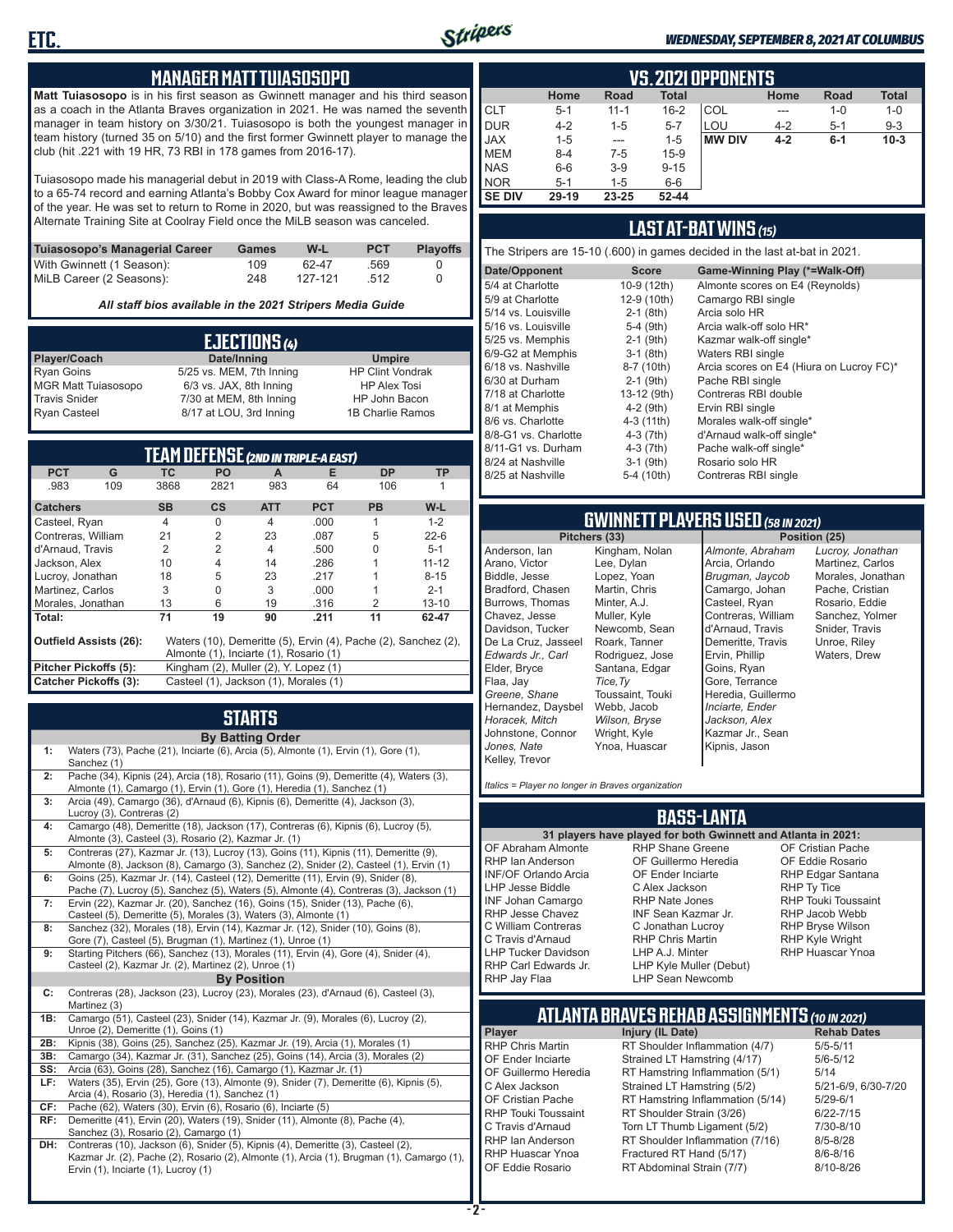## **STARTING PITCHER**



**ON BRAVES 40-MAN ROSTER**

#### *WEDNESDAY, SEPTEMBER 8, 2021 AT COLUMBUS*

# **30****KYLE WRIGHT**

|      |     | QU TILL WIRTH                                        | <b>BIO ON PAGE 105 OF MEDIA GUIDE</b>                                        |
|------|-----|------------------------------------------------------|------------------------------------------------------------------------------|
| B/T: | R/R | <b>BORN:</b> 10/2/95 in Huntsville, Alabama (Age 25) |                                                                              |
| HT:  | 6-4 |                                                      | <b>ACQUIRED:</b> Braves' 1st round pick (5th overall) in 2017 June draft out |
| WT:  | 215 | of Vanderbilt University (Nashville, TN)             |                                                                              |

*TONIGHT'S START:* Wright makes his 20th Triple-A start of the year in game two of a six-game series at Columbus ... It is his 48th career game (45th start) with Gwinnett since 2018 (19-10, 3.74 ERA, .241 BAA) ... **He is 4-1 with a 2.81 ERA (13 ER in 41.2 IP) and .238 BAA (39 H, 10 BB, 43 SO) in his last seven starts.**

*LEADERBOARD:* Entering play, Wright ranks among the Triple-A East top 10 in SHO (T-1st, 1), ERA (2nd, 3.62), CG (T-2nd, 1), starts (T-3rd, 19), strikeouts (4th, 102), innings (5th, 102.0), BAA (8th, .253), and WHIP (10th, 1.35).

*2021 WITH GWINNETT:* In his first start on 5/5 at Charlotte, suffered his first Triple-A loss since 6/9/19 vs. Durham (was 8-0 with a 2.57 ERA in 12 starts from 6/14/19- 8/31/19) ... Started the Home Opener on 5/11 vs. Louisville (loss, 5.0 IP, 6 H, 3 ER, 2 BB, 5 SO) ... Pitched 11.0 scoreless innings over back-to-back starts vs. Memphis (10 H, 3 BB, 7 SO) from 5/25-5/30 ... On 7/8-G2 vs. Nashville, notched the first complete game and shutout of his professional career (7.0 IP, 1 H, 0 R in 6-0 win) ... On 7/27 at Memphis, tied his career high with 8.0 IP (4 H, 0 R, 2 BB, 5 SO in 1-0 win).

*2021 WITH ATLANTA:* Recalled twice, on 4/16 from the Alternate Training Site (started on 4/16 at the Chicago Cubs) and 6/22 from Gwinnett (started on 6/23 at the New York Mets) ... In two starts, is 0-1 with a 9.95 ERA and .292 BAA.

*2020 SEASON:* Made Atlanta's Opening Day roster for the second time in his career ... Went 2-4 with a 5.21 ERA, .243 BAA, and three quality starts in eight outings ... Made two starts for the Braves in the MLB Postseason, going 1-1 with a 9.45 ERA ... Won his first playoff start in Game 3 of the NLDS at Miami (6.0 IP, 3 H, 0 R, 2 BB, 7 SO in series-clinching 7-0 win) ... Also started Game 3 of the NLCS vs. the Los Angeles Dodgers (loss, 0.2 IP, 5 H, 7 ER, 2 BB, 0 SO, 2 HR in 15-3 loss).

|              | <b>WRIGHT'S OVERALL STATS</b> |         |            |       |           |           |           |            |             |  |  |  |  |
|--------------|-------------------------------|---------|------------|-------|-----------|-----------|-----------|------------|-------------|--|--|--|--|
| Year         | Team                          | W-L     | <b>ERA</b> | G/GS  | <b>HR</b> | <b>BB</b> | <b>SO</b> | <b>BAA</b> | <b>WHIP</b> |  |  |  |  |
| 12021        | ATLANTA (MLB)                 | $0 - 1$ | 9.95       | 212   |           | 5         | 6         | .292       | 1.89        |  |  |  |  |
|              | Gwinnett (AAA)                | $6 - 5$ | 3.62       | 19/19 | 8         | 38        | 102       | .253       | 1.35        |  |  |  |  |
| MiLB Career: |                               | 25-19   | 3.68       | 76/73 | 29        | 130       | 369       | 241        | 1.26        |  |  |  |  |
| MLB Career:  |                               | $2 - 8$ | 6.56       | 21/14 | 15        | 48        | 59        | .260       | 1.69        |  |  |  |  |

|                 | <b>WRIGHT'S 2021 SPLITS (WITH GWINNETT)</b> |           |                       |
|-----------------|---------------------------------------------|-----------|-----------------------|
| Home:           | 3-3, 3.19 ERA (10G)                         | Road:     | 3-2, 4.10 ERA (9G)    |
| Day:            | 1-1, 2.38 ERA (4G)                          | Night:    | 5-4, 3.97 ERA (15G)   |
| <b>Starter:</b> | 6-5, 3.62 ERA (19G)                         | Reliever: | $0-0, - -$ ERA $(0G)$ |
| Vs. LHB:        | .263 BAA, 6 HR                              | Vs. RHB:  | .244 BAA, 2 HR        |

|                | <b>WRIGHT VS. COLUMBUS</b>                                                    |      |        |   |      |   |  |  |   |   |  |  |  |  |  |
|----------------|-------------------------------------------------------------------------------|------|--------|---|------|---|--|--|---|---|--|--|--|--|--|
|                | W-L<br><b>BB</b><br>ER<br><b>HR</b><br><b>ERA</b><br>GS<br>SO<br>IP<br>н<br>G |      |        |   |      |   |  |  |   |   |  |  |  |  |  |
| 2019:          | $0 - 0$                                                                       | 3.60 |        |   | 5.0  |   |  |  | b | b |  |  |  |  |  |
| Playoffs:      | $1 - 0$                                                                       | 3.00 |        |   | 6.0  | 6 |  |  |   | 6 |  |  |  |  |  |
| 2021:          | 0-0                                                                           | - -- |        |   | 0.0  |   |  |  |   |   |  |  |  |  |  |
| <b>Career:</b> | $1 - 0$                                                                       | 3.27 | $\sim$ | っ | 11 N | 8 |  |  | 6 |   |  |  |  |  |  |

| <b>WRIGHT'S HIGHS &amp; LOWS</b>              |                   |                                     |  |  |  |  |  |  |  |  |
|-----------------------------------------------|-------------------|-------------------------------------|--|--|--|--|--|--|--|--|
| <b>Career (MiLB and MLB)</b><br><b>Season</b> |                   |                                     |  |  |  |  |  |  |  |  |
| IIP:                                          | 8.0 (7/27 at MEM) | 8.0 (2x, last: 7/27/21, GWN at MEM) |  |  |  |  |  |  |  |  |
| $\mathsf{Iso}:$                               | 11 (8/1 at MEM)   | 13 (6/26/18, MIS vs. JAX)           |  |  |  |  |  |  |  |  |
| BB:                                           | 6 (7/1 at DUR)    | 6 (2x, last: 7/1/21, GWN at DUR)    |  |  |  |  |  |  |  |  |
| Iн:                                           | 9 (9/2 vs. MEM)   | 10 (8/19/19, GWN at NOR)            |  |  |  |  |  |  |  |  |
| <b>IER:</b>                                   | 6 (7/15 at CLT)   | 8 (4/28/19, GWN vs. TOL)            |  |  |  |  |  |  |  |  |
| Low-Hit CG:                                   | No 9.0 IP CG      | No 9.0 IP CG                        |  |  |  |  |  |  |  |  |
| Low-ER CG:                                    | No 9.0 IP CG      | No 9.0 IP CG                        |  |  |  |  |  |  |  |  |

*CAREER HIGHLIGHTS:* **2018:** MLB Futures Game selection (8-9, 3.46 ERA, .230 BAA in 27G between Double-A Mississippi and Gwinnett) ... Made his MLB debut with Atlanta (0-0, 4.50 ERA, .182 BAA in 4G) ... **2019:** Led the International League in wins with Gwinnett (11-4, 4.17 ERA in 21 starts) ... Went 0-3 with an 8.69 ERA in seven games (4 starts) with Atlanta.

|            | <b>WRIGHT'S 2021 STARTS (ALL LEVELS)</b> |               |     |   |   |                |                |                |           |       |                       |              |                                                  |
|------------|------------------------------------------|---------------|-----|---|---|----------------|----------------|----------------|-----------|-------|-----------------------|--------------|--------------------------------------------------|
| Team       | Date/Opp.                                | <b>Result</b> | IP  | н | R | <b>ER</b>      | <b>HR</b>      | <b>BB</b>      | <b>SO</b> | NP-S  | Opp. Starter          | <b>Final</b> | <b>Notes</b>                                     |
| <b>ATL</b> | 4/16 at CHC                              | <b>ND</b>     | 4.1 | 3 | 2 | 2              |                |                | 5         | 78-46 | <b>Zach Davies</b>    | W. 5-2       | Hit four batters (including Javier Baez twice).  |
| <b>GWN</b> | 5/5 at CLT                               | L. 0-1        | 5.0 | 8 | 4 | 3              | $\Omega$       | $\overline{2}$ | 8         | 83-55 | Jonathan Stiever      | $L, 6-9$     | First Triple-A loss since 6/9/19 vs. Durham.     |
| <b>GWN</b> | 5/11 vs. LOU                             | L. 0-2        | 5.0 | 6 | 3 | 3              | 0              | $\overline{2}$ | 5         | 89-56 | Ashton Goudeau        | L, 0-4       | All three runs were allowed in first inning.     |
| GWN        | 5/18 at NAS                              | <b>ND</b>     | 4.2 |   | 5 | 5              |                |                | 4         | 93-53 | Aaron Ashby           | $L, 8-9$     | Gwinnett led 6-5 when he exited.                 |
| <b>GWN</b> | 5/25 vs. MEM                             | <b>ND</b>     | 5.0 | 4 | 0 | 0              | $\Omega$       |                | 4         | 88-55 | Angel Rondón          | W. 2-1       | Gwinnett won on walk-off single by Kazmar Jr.    |
| <b>GWN</b> | 5/30 vs. MEM                             | W. 1-2        | 6.0 | 6 | 0 | 0              | 0              | 2              | 3         | 78-48 | Angel Rondón          | W, 5-0       | First back-to-back scoreless starts in Triple-A. |
| <b>GWN</b> | $6/5$ vs. JAX                            | <b>ND</b>     | 6.0 | 7 | 5 | 4              | $\overline{2}$ |                |           | 94-61 | Jordan Holloway       | $L, 5-8$     | Both HR allowed in four-run third inning.        |
| <b>GWN</b> | 6/11 at MEM                              | <b>ND</b>     | 1.2 |   |   | $\Omega$       | $\Omega$       | 3              | 2         | 59-29 | <b>Connor Thomas</b>  | $L, 3-4$     | Shortest Triple-A start since 4/28/19 vs. TOL.   |
| <b>GWN</b> | 6/17 vs. NAS                             | <b>ND</b>     | 5.0 | 6 |   |                | $\Omega$       | 4              | 5         | 87-47 | <b>Bowden Francis</b> | L, 2-3       | Most walks allowed since 8/14/20 at MIA (6).     |
| <b>ATL</b> | 6/23 at NYM                              | L. 0-1        | 2.0 | 4 | 5 | 5              |                | 3              |           | 55-29 | <b>Tylor Megill</b>   | $L, 3-7$     | Three of four hits allowed went for extra bases. |
| <b>GWN</b> | 7/1 at DUR                               | L. 1-3        | 6.0 | 3 | 4 | 4              |                | 6              | 5         | 84-42 | <b>Dietrich Enns</b>  | $L. 1-6$     | Three of four ER on Brett Sullivan HR in 3rd.    |
| <b>GWN</b> | 7/8-G2 vs. NAS                           | W. 2-3        | 7.0 |   | 0 | $\Omega$       | $\Omega$       |                | 6         | 86-53 | <b>Blaine Hardy</b>   | W, 6-0       | First career CG SHO in 78th professional start.  |
| <b>GWN</b> | 7/15 at CLT                              | <b>ND</b>     | 3.0 | 8 | 6 | 6              |                |                | 5         | 71-46 | Jonathan Stiever      | W, 11-10     | Charlotte led 6-3 when he exited.                |
| <b>GWN</b> | 7/21 vs. NOR                             | L. 2-4        | 6.0 | 4 | 2 | 2              |                | 3              | 5         | 95-57 | Konner Wade           | L. 1-2       | Winning run scored on a wild pitch in sixth.     |
| <b>GWN</b> | 7/27 at MEM                              | W. 3-4        | 8.0 | 4 | 0 | U              | $\Omega$       | $\overline{2}$ | 5         | 99-63 | Jack Flaherty         | W, 1-0       | Tied career-high in IP (7/25/18, MIS vs. MOB).   |
| <b>GWN</b> | 8/1 at MEM                               | <b>ND</b>     | 6.0 | 4 | 2 | $\overline{2}$ |                | 0              | 11        | 91-65 | Jack Flaherty         | W. 4-2       | First 11 strikeout start since 8/19/19 at NOR.   |
| GWN        | 8/8 vs. CLT                              | <b>ND</b>     | 4.2 | 6 | 3 | $\overline{2}$ |                | 3              | 6         | 97-62 | <b>Tanner Banks</b>   | W. 4-3       | Allowed tying 2R homer to Mikie Mahtook.         |
| <b>GWN</b> | 8/13 vs. DUR                             | W. 4-4        | 5.0 | 6 | 3 | 2              | $\mathbf 0$    |                | 5         | 97-62 | Brent Honeywell Jr.   | W, 6-4       | Three of six hits allowed went for extra-bases.  |
| <b>GWN</b> | 8/19 at LOU                              | W. 5-4        | 7.0 | 6 |   |                | $\Omega$       |                | 5         | 86-57 | Bo Takahashi          | W. 8-1       | Improved to 3-0 when pitching 7.0-plus in '21.   |
| <b>GWN</b> | 8/26 at NAS                              | W. 6-4        | 7.0 | 4 |   |                | 0              | $\Omega$       | 8         | 89-63 | Josh Lindblom         | W. 2-1       | First three-start win streak since 6/28-7/12/19. |
| <b>GWN</b> | 9/2-G1 vs. MEM                           | $L, 6-5$      | 4.0 | 9 | 6 | 5              | $\Omega$       | 3              | 3         | 83-50 | Zack Thompson         | $L.6-9$      | First loss to MEM (2-0 in previous 5 starts).    |

| <b>STRIPERS STARTING PITCHERS (14 IN 2021)</b> |           |            |                |                |          |                             |                            |                                                    |  |  |  |
|------------------------------------------------|-----------|------------|----------------|----------------|----------|-----------------------------|----------------------------|----------------------------------------------------|--|--|--|
| <b>Pitcher</b>                                 | W-L       | <b>ERA</b> | <b>GS</b>      | QS             |          | <b>Team W-L Run Support</b> | <b>Last Gwinnett Start</b> | <b>Final Line</b>                                  |  |  |  |
| Anderson, lan                                  | $0-0$     | 3.68       | 4              | $\Omega$       | $3 - 1$  | 1.75 RPG (7 Tot.)           | 8/24 at NAS (ND)           | 5.0 IP, 3 H, 1 R, 1 ER, 2 BB, 9 SO (90p/54s)       |  |  |  |
| Burrows, Thomas                                | $0-0$     | 0.00       |                | $\Omega$       | $1 - 0$  | $0.00$ RPG $(0$ Tot.)       | 7/21-G1 vs. NOR (ND)       | 1.0 IP, 0 H, 1 R, 0 ER, 3 BB, 2 SO (32p/13s)       |  |  |  |
| Davidson, Tucker                               | $2 - 1$   | 0.90       | 3              | 3              | $2 - 1$  | 5.33 RPG (16 Tot.)          | 5/23 at NAS (L)            | 6.0 IP, 1 H, 1 R, 1 ER, 1 BB, 9 SO, 1 HR (82p/51s) |  |  |  |
| De La Cruz, Jasseel                            | $0 - 3$   | 7.02       | 15             | $\Omega$       | $8 - 7$  | 2.27 RPG (34 Tot.)          | 8/14 vs. DUR (L)           | 0.0 IP, 3 H, 3 R, 3 ER, 1 BB, 0 SO, 1 WP (19p/10s) |  |  |  |
| Elder, Bryce                                   | $1 - 1$   | 4.02       | 3              |                | $2 - 1$  | 2.67 RPG (8 Tot.)           | 9/3 vs. MEM (ND)           | 4.0 IP, 5 H, 2 R, 2 ER, 1 BB, 7 SO, 1 WP (64p/46s) |  |  |  |
| Johnstone, Connor                              | $1 - 6$   | 6.42       | 14             | $\Omega$       | $4 - 10$ | 1.79 RPG (25 Tot.)          | 9/5 vs. MEM (ND)           | 4.0 IP, 2 H, 1 R, 1 ER, 0 BB, 2 SO, 1 HR (41p/30s) |  |  |  |
| Kingham, Nolan                                 | $0 - 4$   | 8.89       | 6              | $\Omega$       | $2 - 4$  | 1.33 RPG (8 Tot.)           | 8/15 vs. DUR (L)           | 5.0 IP, 9 H, 6 R, 6 ER, 2 BB, 3 SO, 1 HR (93p/56s) |  |  |  |
| Muller, Kyle                                   | $4 - 2$   | 3.08       | 13             | 5.             | $11 - 2$ | 3.92 RPG (51 Tot.)          | 9/7 at COL (W)             | 5.0 IP, 5 H, 2 R, 2 ER, 4 BB, 5 SO (89p/52s)       |  |  |  |
| Roark, Tanner                                  | $0-0$     | 0.00       | 3              | $\Omega$       | $2 - 1$  | 2.67 RPG (8 Tot.)           | 8/22 at LOU (ND)           | 2.0 IP, 2 H, 0 R, 2 BB, 1 SO, 1 WP (32p/17s)       |  |  |  |
| Rodriguez, Jose                                | $5-3$     | 4.95       | 13             |                | $7-6$    | 3.00 RPG (39 Tot.)          | 9/4 vs. MEM (W)            | 5.0 IP, 5 H, 2 R, 0 ER, 0 BB, 6 SO (92p/68s)       |  |  |  |
| Toussaint. Touki                               | $2 - 1$   | 4.32       | 4              | $\overline{2}$ | $2 - 2$  | 3.50 RPG (14 Tot.)          | 7/13 at CLT (W)            | 6.0 IP, 3 H, 2 R, 2 ER, 3 BB, 7 SO, 1 HR (89p/54s) |  |  |  |
| Wilson, Bryse                                  | $4 - 2$   | 4.47       | 9              | 3              | $6 - 3$  | 3.00 RPG (27 Tot.)          | 7/7 vs. NAS (ND)           | 5.0 IP, 8 H, 5 R, 5 ER, 2 BB, 2 SO, 2 HR (81p/50s) |  |  |  |
| Wright, Kyle                                   | $6-5$     | 3.62       | 19             |                | $10-9$   | 2.42 RPG (46 Tot.)          | 9/2-G1 vs. MEM (L)         | 4.0 IP, 9 H, 6 R, 5 ER, 3 BB, 3 SO (83p/50s)       |  |  |  |
| Ynoa, Huascar                                  | $0-0$     | 4.32       | $\overline{2}$ | $\Omega$       | $2 - 0$  | 2.50 RPG (5 Tot.)           | 8/11-G2 vs. DUR (ND)       | 4.2 IP, 4 H, 3 R, 3 ER, 4 BB, 7 SO, 1 WP (83p/51s) |  |  |  |
| Total:                                         | $25 - 28$ | 4.56       | 109            | 22             | 62-47    | 2.64 RPG (288 Tot.)         |                            |                                                    |  |  |  |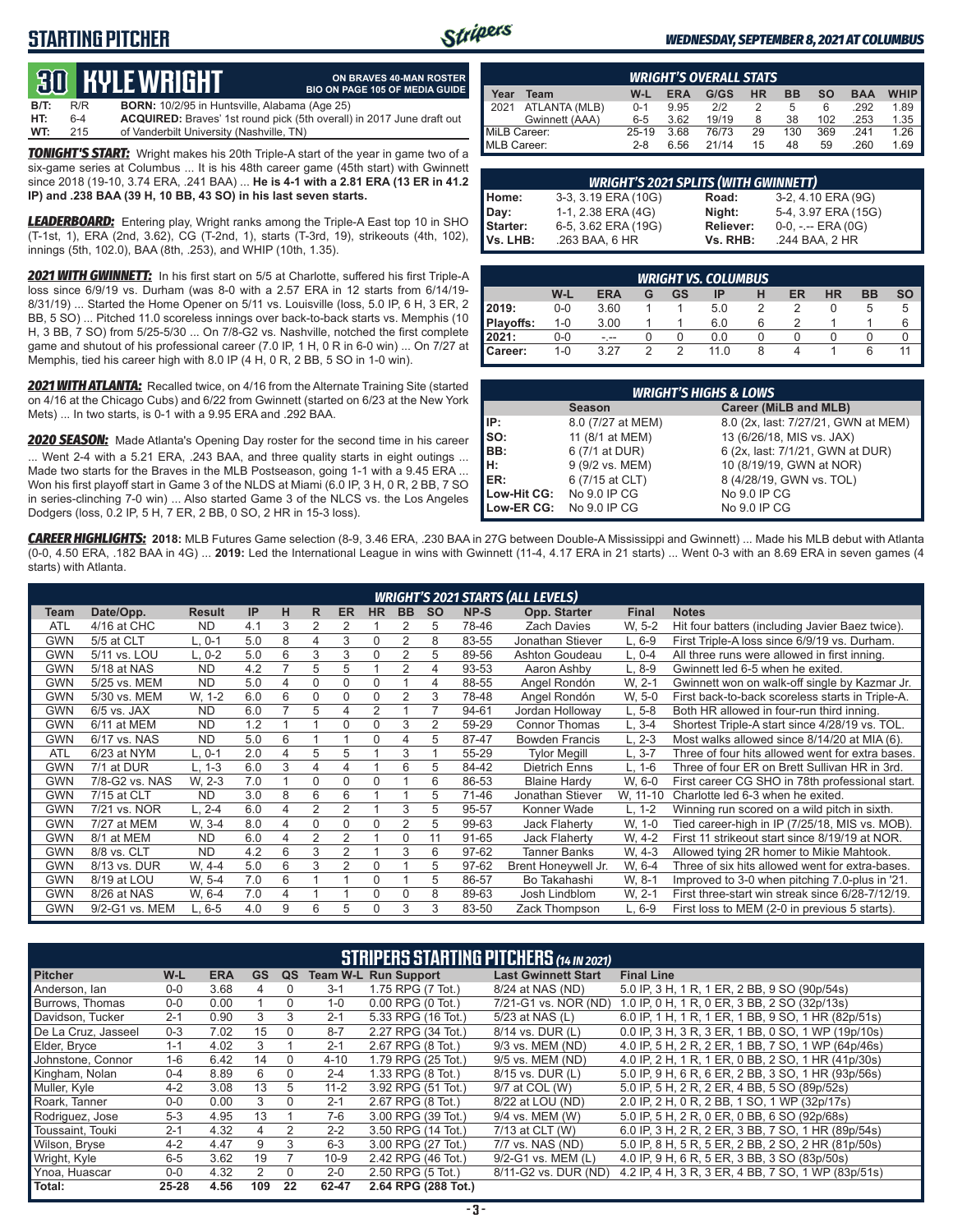### **BULLPEN**



#### *WEDNESDAY, SEPTEMBER 8, 2021 AT COLUMBUS*

|                                                                                         | <b>STRIPERS PITCHING BREAKDOWN</b>                                               |      |       |     |     |     |     |      |       |  |  |  |  |
|-----------------------------------------------------------------------------------------|----------------------------------------------------------------------------------|------|-------|-----|-----|-----|-----|------|-------|--|--|--|--|
| <b>BAA</b><br>W-L<br><b>HR</b><br><b>SO</b><br><b>ERA</b><br><b>BB</b><br>ER<br>IP<br>R |                                                                                  |      |       |     |     |     |     |      |       |  |  |  |  |
| Starters:                                                                               | $25 - 28$                                                                        | 4.56 | 473.1 | 258 | 240 | 61  | 185 | 464  | .254  |  |  |  |  |
| Relievers:                                                                              | $37-19$                                                                          | 3.18 | 467.0 | 184 | 165 | 51  | 182 | 542  | .216  |  |  |  |  |
| <b>Total:</b>                                                                           | 62-47                                                                            | 3.88 | 940.1 | 442 | 405 | 112 | 367 | 1006 | - 236 |  |  |  |  |
|                                                                                         | <b>Saves/Opp:</b> 27/43 (62.8%) <b>Holds:</b> 47 <b>IR/Scored:</b> 82/26 (31.7%) |      |       |     |     |     |     |      |       |  |  |  |  |

|            | <b>PITCHING BY MONTH</b>                                                                |      |       |     |     |    |     |     |      |  |  |  |  |
|------------|-----------------------------------------------------------------------------------------|------|-------|-----|-----|----|-----|-----|------|--|--|--|--|
|            | <b>BAA</b><br><b>SO</b><br>W-L<br><b>HR</b><br><b>BB</b><br><b>ERA</b><br>ER<br>IP<br>R |      |       |     |     |    |     |     |      |  |  |  |  |
| May:       | $14 - 10$                                                                               | 3.50 | 211.0 | 90  | 82  | 28 | 65  | 240 | .222 |  |  |  |  |
| June:      | $9 - 16$                                                                                | 4.55 | 213.2 | 115 | 108 | 26 | 94  | 223 | .263 |  |  |  |  |
| July:      | $17 - 11$                                                                               | 4.50 | 242.0 | 131 | 121 | 37 | 100 | 261 | .240 |  |  |  |  |
| August:    | $18 - 7$                                                                                | 2.99 | 216.2 | 81  | 72  | 15 | 90  | 223 | .214 |  |  |  |  |
| September: | $4 - 3$                                                                                 | 3.47 | 57.0  | 25  | 22  | 6  | 18  | 59  | .251 |  |  |  |  |

|                     | <b>RELIEF SUMMARY (CURRENT STRIPERS ONLY, GWINNETT STATS ONLY)</b> |            |    |    |                          |        |              |                    |                                                          |                         |  |  |
|---------------------|--------------------------------------------------------------------|------------|----|----|--------------------------|--------|--------------|--------------------|----------------------------------------------------------|-------------------------|--|--|
| <b>Pitcher</b>      | W-L                                                                | <b>ERA</b> | G  | GF | <b>HLD</b>               | SV/OPP | <b>IR/RS</b> | <b>Last Outing</b> | <b>Last Final Line</b>                                   | <b>Scoreless Streak</b> |  |  |
| Arano, Victor       | $1 - 2$                                                            | 2.70       | 30 |    | 4                        | 2/4    | 3/0          | 9/7 at COL         | 1.0 IP, 0 H, 0 R, 0 BB, 1 SO (14p/9s)                    | 2G (2.0 IP)             |  |  |
| Biddle, Jesse (L)   | 1-1                                                                | 2.30       |    |    |                          | 1/2    | 9/3          | 9/7 at COL         | Hold, 1.0 IP, 0 H, 0 R, 1 BB, 1 SO (19p/9s)              | 1G (1.0 IP)             |  |  |
| Bradford, Chasen    | 4-0                                                                | 3.66       | 32 |    |                          | 0/1    | 4/4          | 9/7 at COL         | 2.0 IP, 3 H, 0 R, 1 BB, 4 SO (37p/26s)                   | 5G (7.1 IP)             |  |  |
| Burrows, Thomas (L) | $3 - 1$                                                            | 3.18       | 29 |    |                          | 0/1    | 18/6         | 9/5 vs. MEM        | 2.0 IP, 1 H, 1 R, 1 ER, 1 BB, 2 SO, 1 HR (28p/19s)       | -4G                     |  |  |
| De La Cruz, Jasseel | $1 - 0$                                                            | l .93      |    |    | $\overline{\phantom{a}}$ | 0/0    | 0/0          | 7/10 vs. NAS       | 3.0 IP, 0 H, 0 R, 3 BB, 3 SO (49p/28s)                   | 2G (4.0 IP)             |  |  |
| Flaa, Jay           | $1 - 2$                                                            | 6.41       | 26 |    |                          | 1/1    | 2/0          | 9/5 vs. MEM        | Loss, 1.0 IP, 2 H, 2 R, 2 ER, 0 BB, 2 SO, 1 HR (21p/12s) | $-2G$                   |  |  |
| Johnstone, Connor   | $2 - 0$                                                            | 2.45       | 15 |    |                          | 0/0    | 12/5         | 8/22 at LOU        | 0.1 IP, 0 H, 0 R, 0 BB, 0 SO (3p/2s)                     | 1G (0.1 IP)             |  |  |
| Kellev. Trevor      | $2 - 3$                                                            | .60        | 30 | 9  |                          | 1/3    | 12/2         | 9/4 vs. MEM        | Save, 2.0 IP, 0 H, 0 R, 0 BB, 3 SO (25p/16s)             | 1G (2.0 IP)             |  |  |
| Lee, Dylan (L)      | $5-1$                                                              | .48        | 31 |    | 6                        | 1/2    | 6/0          | 9/3 vs. MEM        | Win, 3.0 IP, 0 H, 0 R, 0 BB, 4 SO (31p/24s)              | 10G (13.1 IP)           |  |  |
| Lopez, Yoan         | $3-2$                                                              | 3.25       | 27 | 8  |                          | 1/3    | 4/2          | 9/5 vs. MEM        | 1.0 IP, 0 H, 0 R, 0 BB, 1 SO (10p/7s)                    | 3G (3.0 IP)             |  |  |
| Rodriguez, Jose     | 0-0                                                                | 3.60       |    |    |                          | 0/0    | 0/0          | 5/26 vs. MEM       | 1.0 IP, 2 H, 1 R, 1 ER, 0 BB, 1 SO, 1 HR (13p/10s)       | $-2G$                   |  |  |

|              |           | <b>SCORELESS INNINGS STREAKS (15-PLUS INNINGS)</b> |                  |
|--------------|-----------|----------------------------------------------------|------------------|
| Pitcher      | Length    | <b>Dates</b>                                       | <b>Stats</b>     |
| Bradford, C. | $16.0$ IP | 5/7-6/13 (10G)                                     | 6 H, 3 BB, 12 SO |

|            | <b>PITCHER AWARDS &amp; HONORS</b>  |                         |
|------------|-------------------------------------|-------------------------|
| Pitcher    | <b>Award/Date</b>                   | <b>Stats</b>            |
| Wilson, B. | AAA East Pitcher of Week (6/28-7/4) | 0-0, 7.0 IP, 0 ER, 7 SO |

### **54 VICTOR ARANO** *- RHP - 26 YRS - COSAMALOAPAN, MEXICO*

- **• 2021 with GWN: Is 1-1 with 1.08 ERA (2 ER in 16.2 IP), 1 SV, and .132 BAA (7 H, 7 BB, 22 SO) in 14G since 7/15** ... **5/14 vs. LOU:** Earned GWN's first save of 2021 (1.0 IP, 1 H in 2-1 win) ... **8/1 at MEM:** Earned first win (2.0 IP, 2 H, 0 R, 1 SO in 4-2 win).
- **• 2021 with ATL:** Recalled on 5/8, but did not pitch ... Optioned on 5/10 ... DFA'd and outrighted to Gwinnett on 6/6.
- **• 2020:** Was a member of Philadelphia's 60-man player pool, but spent the entire year at the Alternate Site in Lehigh Valley ... DFA'd by the Phillies on 1/18.
- **• 2019:** Limited to just 6G with Triple-A Lehigh Valley (2-0, 0.00 ERA in 3G) and Philadelphia (1-0, 3.86 ERA in 3G) ... Was on injured list from 4/20-end of season (right elbow inflammation).
- **• Acquired:** Claimed off waivers from Philadelphia (1/22/21) ... Originally signed by the Los Angeles Dodgers as a non-drafted free agent (4/4/13).
- **• MLB Career:** 3-2, 2.65 ERA, .224 BAA, 3 SV in 73G with Philadelphia (2017-19).

### **48 JESSE BIDDLE** *- LHP - 29 YRS - PHILADELPHIA, PA*

- **• 2021 with GWN: 6/23-8/21:** Went 0-0 with 0.60 ERA (1 ER in 15.0 IP) and .236 BAA (13 H, 9 BB, 29 SO) in 15G ... **9/1 vs. MEM:** Earned first win (1.0 IP, 1 H, 0 R, 0 BB, 2 SO in 3-2 victory) ... **9/3 vs. MEM:** Earned first save (2.0 IP, 3 H, 1 ER, 1 BB, 1 SO in 5-3 win).
- **• GWN Career:** 2-1, 2.08 ERA (9 ER in 39.0 IP), 2 SV (2-for-4) in 35G since 2018. **• 2021 with ATL:** Had his contract selected on 4/17, pitched in 8G with the Braves
- (0-0, 8.44 ERA, 10 ER in 10.2 IP) ... DFA'd on 5/17, outrighted to Gwinnett on 5/19. **• Spring Training:** 0-0, 3.00 ERA, .257 BAA, 2 SV in 9G with Cincinnati ... Released on 3/26 after re-signing as MiLB FA on 12/11/20.
- **• 2020:** Opened the year at Cincinnati's Alternate Training Site ... Contract selected on 8/25 (0-0, 0.00 ERA, 0 ER in 0.2 IP in 1G) ... Placed on 10-day injured list on 8/29 (left shoulder impingement) and missed the remainder of the year.
- **• Acquired:** MiLB FA (4/2/21) ... Originally Philadelphia's 1st-round pick (27th overall) in 2010 out of Germantown Friends High School (Philadelphia, PA).
- **• MLB Career:** 6-2, 5.07 ERA, .261 BAA, 1 SV in 99G with ATL (2018-19, 2021), SEA (2019), TEX (2019), CIN (2020).

### **28 CHASEN BRADFORD** *- RHP - 32 YRS - LAS VEGAS, NV*

- **• 2021 with GWN: In 5G since 8/20, has a 0.00 ERA (0 ER in 7.1 IP) despite a .333 BAA (10 H, 1 BB, 7 SO)** ... **All 4 of his wins (4-0) have been 2.0-IP outings:** 5/15 vs. LOU (1 H, 0 R, 2 SO), 6/16 vs. NAS (3 H, 1 ER, 3 SO), 6/24 at NOR (0 H, 0 R, 1 BB, 3 SO), and 7/31 at MEM (2.0 IP, 1 H, 1 ER, 1 SO) ... **5/7-6/13:** Posted team-best 16.0-IP scoreless streak over 10G (6 H, 3 BB, 12 SO).
- **• 2020:** Re-signed by Seattle to an MiLB deal on 1/15, but was not included on the Mariners' 60-man player pool ... Did not play.
- **• 2019:** Split time between Seattle (0-0, 4.86 ERA, 1 SV in 12G) and Triple-A Tacoma (0-0, 6.75 ERA, 1 SV in 5G).
- **• Acquired:** MiLB FA (3/15/21) ... Originally the New York Mets' 35th round pick in 2011 out of the University of Central Florida.
- **• MLB Career:** 7-0, 3.89 ERA, .253 BAA, 1 SV in 86G with NYM, SEA (2017-19).

## **49 THOMAS BURROWS** *- LHP - 26 YRS - FLORENCE, AL*

- **• 2021 with GWN: 6/20-8/17:** Went 2-0 with a 0.84 ERA (2 ER in 21.1 IP), 1.17 WHIP, and .139 BAA (10 H, 15 BB, 31 SO) in 16G (1 start) ... **7/21-G2 vs. NOR:** Made the first start of his pro career (ND, 1.0 IP, 0 H, 1 R, 0 ER, 3 BB, 2 SO) ... **8/17 at LOU:** Improved to 3-0 (1.2 IP, 1 H, 0 R, 1 BB, 1 SO) in 4-2 win.
- **• GWN Career:** 4-2, 3.72 ERA, .202 BAA, 6 SV (6-for-8) in 55G (1 start) since 2019.
- **• 2020:** Was an NRI to Spring Training, but not included on 60-man player pool.
- **• 2019:** Went 2-4 with a 4.42 ERA, .221 BAA, and 7 saves (7-for-9) in 43G between Double-A Mississippi and Gwinnett ... Stranded 16 of 17 inherited runners with the Stripers (94.1%) ... Won Atlanta's Bill Lucas Award for community service.
- **• Acquired:** Via trade with Seattle (1/11/17) ... Originally the Mariners' 4th-round pick in 2016 out of the University of Alabama.

## **45 JAY FLAA** *- RHP - 29 YRS - BISMARCK, ND*

- **• 2021 with GWN: 5/13-6/24:** Did not allow an ER over his first 10G (1 R in 11.0 IP, 7 H, 9 BB, 15 SO, .171 BAA) ... **7/18 at CLT:** Earned his first save with GWN, tossing 1.0 IP (1 H, 1 ER, 0 BB, 2 SO) in a come-from-behind 13-12 victory ... **8/3 vs. CLT:** Earned first win with GWN (1.0 IP, 1 H, 0 R, 1 BB, 1 SO in 4-2 win).
- **• 2021 with ATL:** From 5/23-5/30, went 0-0 with a 27.00 ERA (4 ER in 1.1 IP) in 1G ... Outrighted to Gwinnett on 7/13.
- **• 2021 with BAL:** Selected by Baltimore on 4/26 and made his MLB debut on 4/27 vs. the NY Yankees (1.1 IP, 2 BB, 1 SO, struck out Aaron Judge) ... Optioned on 4/28, appeared in 1G with Triple-A Norfolk (0-0, 16.20) ... DFA'd on 5/8.
- **• Spring Training:** 0-0, 3.38 ERA, .200 BAA, 0 SV in 3G with Baltimore.
- **• 2020:** Was not on Baltimore's 60-man player pool, did not play.
- **• 2019:** Went 2-5 with a 4.69 ERA, .256 BAA, and 5 SV in 40G (3 starts) between Double-A Bowie and Norfolk (2-3, 5.24 ERA, 4 SV in 29G during Triple-A debut).
- **• Acquired:** Claimed off waivers from Baltimore (5/11/21) ... Originally the Orioles' 6th-round pick in 2015 out of North Dakota State University (Fargo, ND).
- **• MLB Career:** 0-0, 13.50 ERA, .300 BAA in 2G with Baltimore, Atlanta (2021).

### **51 CONNOR JOHNSTONE** *- RHP - 26 YRS - SAN DIEGO, CA*

- **• 2021 with GWN: Is 2-0 with 2.45 ERA and .169 BAA in 15G in relief** (1-6, 6.42 ERA, .291 BAA in 14 starts) ... **5/4-5/8:** Threw 8.0 scoreless IP over his first 2 outings, including a 5.0-inning spot start (win, 1 H, 0 BB, 5 SO) on 5/8 at CLT ... **7/15-8/5:** Went 2-0 with 1.59 ERA (2 ER in 11.1 IP) and .158 BAA in 8G (1GS).
- **• GWN Career:** 7-6, 4.93 ERA, .259 BAA, 0 SV in 39G (16 starts) since 2018.
- **• Spring Training:** 0-1, 4.76 ERA, .273 BAA, 1 SV in 6G with Atlanta (NRI).
- **• 2020:** Was an NRI to Braves Spring Training, but not on 60-man player pool.
- **• 2019:** With Double-A Mississippi and Gwinnett, went 7-4 with a 4.24 ERA, .296
	- BAA, and 1 SV in 35G (7 starts) ... His 7 wins ranked T-8th in the Braves org.
- **• Acquired:** Braves 21st-round pick in 2017 out of Wake Forest University.
- **• Local Product:** Played baseball at Roswell High School (Roswell, GA).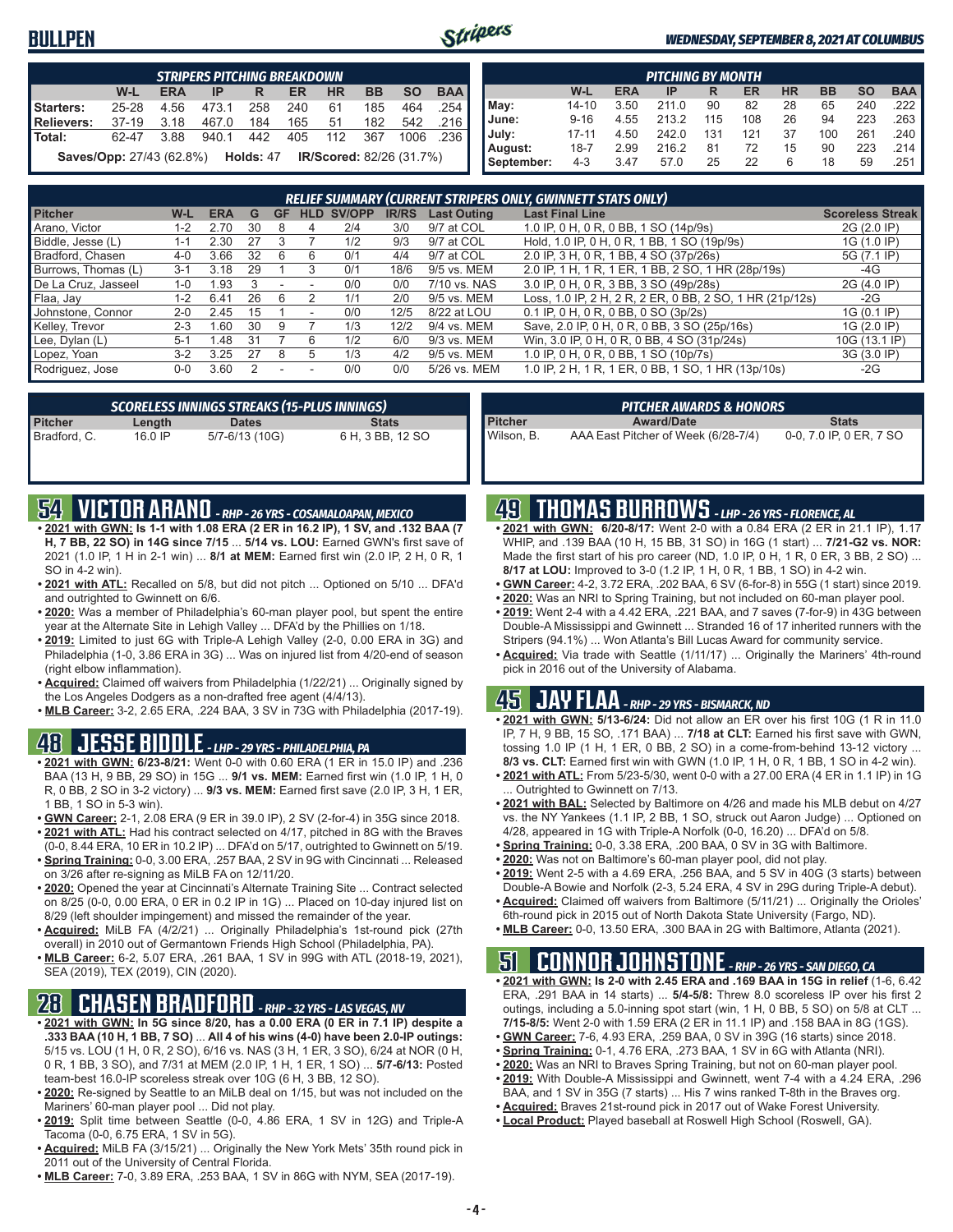### **BULLPEN**

## **43 TREVOR KELLEY** *- RHP - 27 YRS - PROVIDENCE, RI*

- **• 2021 with GWN: Is 2-1 with 0.53 ERA (2 R, 1 ER in 17.0 IP), 1 SV, .127 BAA (7 H, 6 BB, 24 SO) over 16G since 7/11** ... **5/12-6/27:** Allowed runs in just 2 of 13G for a 1.72 ERA (3 ER in 15.2 IP, 13 H, 6 BB, 15 SO, .241 BAA) ... **9/4 vs. MEM:** Earned first save (2.0 IP, 0 H, 0 R, 0 BB, 3 SO in 5-2 win).
- **• Spring Training:** Did not pitch in Chicago Cubs' MLB camp ... Released on 4/23. **• 2020:** Pitched in 4G with Philadelphia, going 0-0 with a 10.80 ERA ... Outrighted on 8/14 and spent the rest of the season at the Phillies Alternate Site.
- **• 2019:** In 52G with Triple-A Pawtucket, went 5-5 with a 1.79 ERA, .216 BAA, and 12 SV ... Was an International League Midseason and Postseason All-Star and a *Baseball America* Triple-A All-Star ... Led IL in appearances and was T-1st in saves ... Made MLB debut on 7/2 at Toronto and logged 10G with Boston (0-3, 8.64 ERA).
- **• Acquired:** MiLB FA (4/28/21) ... Originally Boston's 36th-round pick in 2015 out of the University of North Carolina at Chapel Hill.
- **• MLB Career:** 0-3, 9.26 ERA, .347 BAA, 0 SV in 14G with BOS (2019), PHI (2020).

### **58 DYLAN LEE** *- LHP - 27 YRS - DINUBA, CA*

- **• 2021 with GWN: No runs allowed in last 10G, 13.1 IP since 7/31** ... **Is 3-1 with 0.00 ERA (1 R, 0 ER in 17.2 IP), 1 SV, .119 BAA (7 H, 2 BB, 22 SO) in 14G since 7/18** ... **5/4 at CLT:** Earned the win in his Stripers' debut (2.0 IP, 1 H, 1 R, 0 ER, 0 BB, 3 SO in 10-9 win in 12 innings) ... **6/11 at MEM:** Recorded his first pro hit, a double (1-for-2, R) ... **5/26-7/9:** Had a 1.65 ERA (3 ER in 16.1 IP, 9 H, 2 BB, 12 SO) and .161 BAA over 12G ... **8/18 at LOU:** Earned his first save with the Stripers (1.0 IP, 0 H, 0 R, 0 BB, 1 SO in 4-1 win).
- **• Spring Training:** 0-0, 0.00 ERA, 0 SV in 2G with Miami ... Released on 3/29.
- **• 2020:** Was a non-roster invite to Marlins Spring Training, but was not on Miami's 60-man player pool ... Did not play.
- **• 2019:** Logged 45G between Double-A Jacksonville (0-3, 1.91 ERA, .176 BAA, 13 SV in 32G) and Triple-A New Orleans (1-3, 4.71 ERA, .329 BAA, 0 SV in 13G).
- **• Acquired:** MiLB FA (4/15/21) ... Originally Miami's 10th-round pick in 2016 out of Cal State Fresno.

# **55 YOAN LOPEZ** *- RHP - 28 YRS - NUEVA GERONA, CUBA*

- **• 2021 with GWN:** Has a pair of wins in extra innings, 6/9-G2 at MEM (1.0 IP, 1 H, 0 R in 3-1 win in 8 innings) and 6/18 vs. NAS (1.0 IP, 2 H, 1 R, 0 ER, 1 SO in 8-7 win in 10 innings) ... **7/18-8/21:** Went 1-0 with 0.82 ERA (1 ER in 11.0 IP) and .162 BAA (6 H, 4 BB, 13 SO) in 10G ... **8/11-G2 vs. DUR:** Tallied his first save with the Stripers (1.0 IP, H, 0 R, 3 BB, 2 SO), leaving bases loaded in 5-3 win.
- **• 2021 with ARI:** Began the season on Arizona's Opening Day roster ... In 2 stints, went 0-0 with a 6.57 ERA (9 ER in 12.1 IP) and 0 SV (0-for-3) in 13G ... DFA'd on 5/20, traded to Atlanta on 5/22 and optioned to Gwinnett.
- **• Spring Training:** 1-0, 4.91 ERA, .214 BAA, 0 SV in 8G with Arizona.
- **• 2020:** In 20G with Arizona, went 0-1 with a 5.95 ERA, .269 BAA, and 2 holds. **• 2019:** Set MLB career highs in G (70) and holds (21), going 2-7 with a 3.41 ERA,
- .232 BAA, and 1 SV (1-for-4) with the D-backs. **• Acquired:** Via trade with Arizona in exchange for CF Deivi Estrada (5/22/21) ... Originally signed by the D-backs as a NDFA out of Cuba (1/16/15).
- **• MLB Career:** 2-8, 4.25 ERA, .252 BAA, 1 SV in 113G with Arizona (2018-21).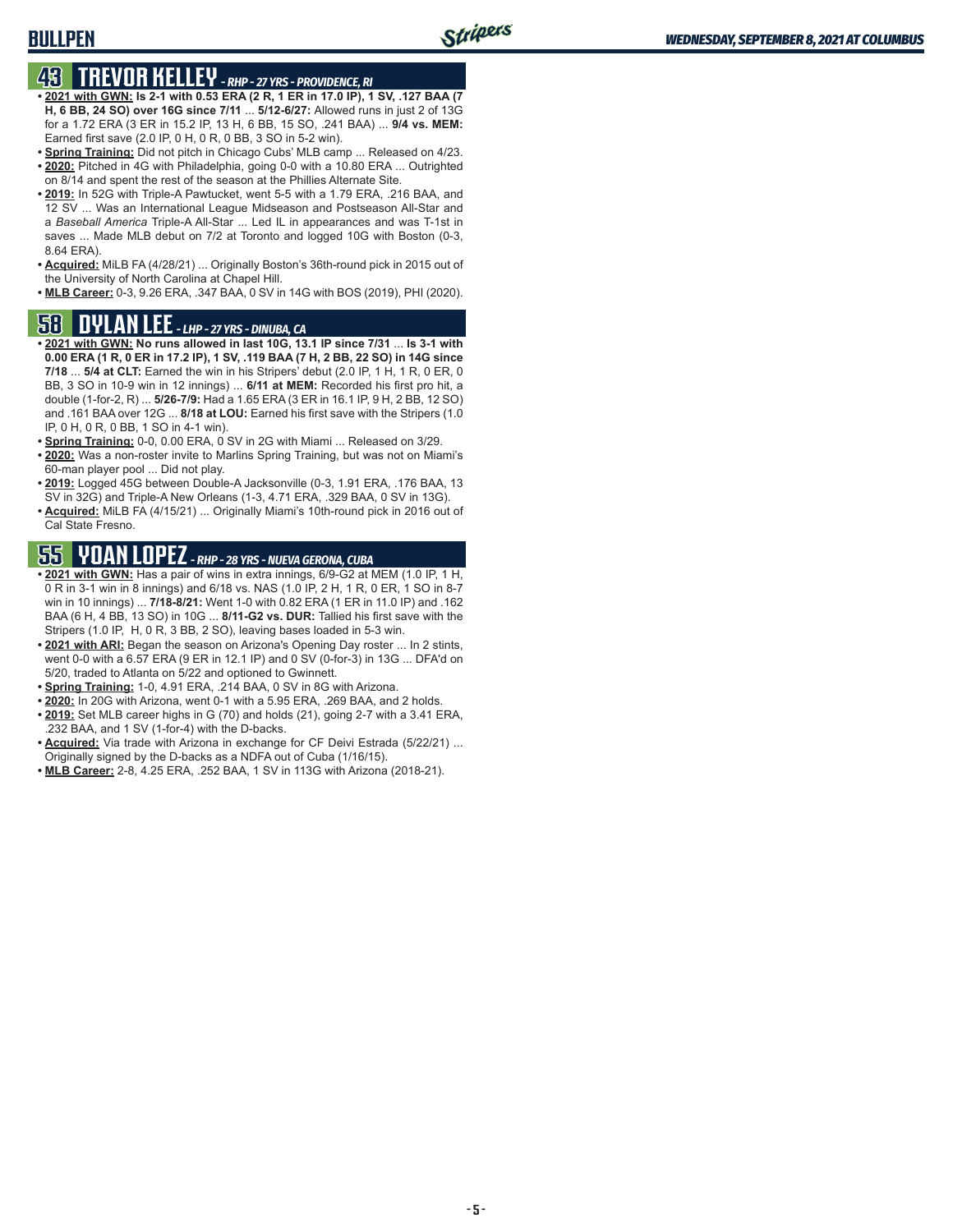| <b>OFFENSE</b> |                            |                                                                                              | Stripers |  |  |  |  |                               | <b>WEDNESDAY, SEPTEMBER 8, 2021 AT COLUMBUS</b> |
|----------------|----------------------------|----------------------------------------------------------------------------------------------|----------|--|--|--|--|-------------------------------|-------------------------------------------------|
| TOTAL:         | 248, 146 HR, 757 OPS RISP: | 269, 44 HR, 822 OPS RUNS/INNING: 1 2 3 4 5 6 7 8 9 X TOT                                     |          |  |  |  |  |                               |                                                 |
| Vs. LHP:       |                            | 250, 60 HR, 792 OPS RISP/20: 263, 21 HR, 818 OPS Stripers: 73 53 59 55 71 57 69 57 43 14 551 |          |  |  |  |  |                               |                                                 |
|                |                            | Vs. RHP: 247, 86 HR, 740 OPS LOADED: 316, 8 HR, 981 OPS Opponents:                           |          |  |  |  |  | 69 51 59 55 43 53 44 30 24 14 | 442                                             |

|                | <b>HOME RUNS</b><br><b>MULTI-GAMES</b> |                |                          |                          |                          |                          |                |                        |                                            |                |                          |                |
|----------------|----------------------------------------|----------------|--------------------------|--------------------------|--------------------------|--------------------------|----------------|------------------------|--------------------------------------------|----------------|--------------------------|----------------|
|                |                                        |                |                          |                          |                          |                          |                |                        |                                            |                |                          |                |
| Player         | 1 <sub>R</sub>                         | 2R             | 3R                       | <b>GS</b>                | Tot.                     |                          |                | Off LH Off RH Team W-L | Last HR with Gwinnett (Regular Season)     | <b>Hit</b>     | <b>RBI</b>               | <b>HR</b>      |
| <b>Almonte</b> | 2                                      |                | $\sim$                   |                          | 3                        |                          | 2              | $3-0$                  | 5/30/21 vs. MEM, 1R (RH Connor Jones)      | 8              | 5                        |                |
| <b>A</b> rcia  | 12                                     | 5              | $\sim$                   | $\overline{a}$           | 17                       |                          | 10             | $10 - 4$               | 8/17/21 at LOU, 1R (RH Hunter Greene)      | 21             | 10                       | $\overline{2}$ |
| Brugman        |                                        |                |                          |                          |                          |                          |                | $0 - 0$                |                                            |                |                          |                |
| Camargo        | 5                                      |                | 3                        |                          | 15                       |                          | 8              | $10 - 4$               | 9/4/21 vs. MEM, 3R (LH Connor Thomas)      | 26             | 14                       | $\overline{ }$ |
| Casteel        |                                        | 4              |                          |                          | 5                        | 3                        | $\overline{2}$ | $3 - 2$                | 8/22/21 at LOU. 2R (LH Phillip Diehl)      | 6              | $\overline{7}$           |                |
| Contreras      | 5                                      | 3              | $\overline{\mathbf{A}}$  |                          | 9                        | $\overline{2}$           | $\overline{7}$ | $8 - 1$                | 9/7/21 at COL, 1R (LH Kirk McCarty)        | 9              | $\overline{7}$           |                |
| d'Arnaud       | $\overline{\phantom{0}}$               |                |                          |                          | $\overline{\phantom{a}}$ |                          | $\sim$         | $0 - 0$                |                                            |                | $\overline{\phantom{a}}$ | ٠.             |
| Demeritte      | 10                                     | 4              |                          | 3                        | 18                       | 10                       | 8              | $15 - 3$               | 9/7/21 at COL, 1R (LH Kirk McCarty)        | 14             | 11                       |                |
| Ervin          | 4                                      | 2              |                          |                          | $\overline{ }$           | 5                        | 2              | $5-2$                  | 9/3/21 vs. MEM, 1R (LH Evan Kruczynski)    | $\overline{7}$ | $\overline{7}$           |                |
| Goins          | 3                                      | $\overline{2}$ |                          |                          | 5                        |                          | 4              | $4 - 1$                | 8/17/21 at LOU, 1R (RH Hunter Greene)      | 14             | $\overline{7}$           |                |
| Gore           |                                        |                | $\sim$                   |                          | $\overline{\phantom{a}}$ |                          | $\sim$         | $0 - 0$                |                                            | 3              | ۰                        |                |
| Heredia        | Ξ.                                     | ۰              |                          | $\overline{\phantom{a}}$ | $\overline{\phantom{a}}$ | $\overline{\phantom{a}}$ | $\sim$         | $0 - 0$                |                                            | ٠              | $\overline{\phantom{a}}$ |                |
| Inciarte       |                                        |                |                          |                          |                          |                          |                | $0 - 0$                |                                            | ٠              | $\overline{\phantom{a}}$ |                |
| Jackson        | 4                                      | 4              |                          | 2                        | 11                       | 8                        | 3              | $5-2$                  | 7/28/21 at MEM, 1R (LH Matthew Liberatore) | 11             | 10                       | 3              |
| Kazmar Jr.     | 5                                      | 3              |                          |                          | 9                        | 3                        | 6              | $6 - 3$                | 9/1/21 vs. MEM, 2R (LH Matthew Liberatore) | 9              | $\overline{7}$           |                |
| Kipnis         | 4                                      | 3              |                          |                          | 8                        |                          | 7              | $6 - 2$                | 9/7/21 at COL, 1R (LH Kirk McCarty)        | 15             | 8                        |                |
| Lucroy         |                                        |                |                          |                          | $\overline{2}$           |                          | 2              | $1 - 1$                | 6/10/21 at MEM, 3R (RH Grant Black)        | 4              | 3                        | $\sim$         |
| Martinez       |                                        |                |                          |                          |                          |                          |                | $0 - 0$                |                                            | 2              | $\overline{A}$           |                |
| Morales        |                                        | ٠              |                          | ٠                        | $\overline{2}$           |                          |                | $2 - 0$                | 8/20/21 at LOU, 1R (LH Phillip Diehl)      | $\overline{2}$ | $\overline{2}$           |                |
| Pache          | 8                                      |                |                          |                          | 10                       | 4                        | 6              | $7 - 2$                | 9/7/21 at COL, 1R (LH Kirk McCarty)        | 18             | 8                        | $\overline{1}$ |
| Rosario        | 2                                      |                |                          |                          | 4                        |                          | 4              | $4 - 0$                | 8/26/21 at NAS, 1R (RH Josh Lindblom)      | $\overline{2}$ | 5                        |                |
| Sanchez        | 6                                      | $\overline{2}$ |                          |                          | 9                        | 4                        | 5              | $5-3$                  | 9/5/21 vs. MEM, 1R (RH T.J. Zeuch)         | 12             | 6                        |                |
| Snider         | 2                                      |                | 4                        |                          | 4                        |                          | 4              | $4 - 0$                | 8/21/21 at LOU, 3R (RH Tim Adleman)        | 3              | $\overline{4}$           |                |
| Unroe          | $\overline{\phantom{0}}$               |                | $\overline{\phantom{a}}$ | ٠                        | ٠                        |                          | $\sim$         | $0 - 0$                | 7/19/19 vs. ROC, 1R (RH Drew Hutchison)    | ٠              | $\overline{\phantom{a}}$ |                |
| <b>Waters</b>  | 4                                      | 2              | $\overline{2}$           |                          | 8                        | 4                        | 4              | $4 - 3$                | 7/24/21 vs. NOR, 1R (RH Eric Hanhold)      | 18             | $\overline{7}$           |                |
| Total:         | 78                                     | 43             | 17                       | 8                        | 146                      |                          |                |                        |                                            |                |                          |                |

| <b>HOME RUN VARIANTS</b>                                  |                                                |                |                   |                                   |           |                                   |           |                          |                |                |                |                     |                                        |                | <b>PINCH HITTERS</b> |                |                |                |                                              |                |                |
|-----------------------------------------------------------|------------------------------------------------|----------------|-------------------|-----------------------------------|-----------|-----------------------------------|-----------|--------------------------|----------------|----------------|----------------|---------------------|----------------------------------------|----------------|----------------------|----------------|----------------|----------------|----------------------------------------------|----------------|----------------|
| Back-to-Back Homers (4x):                                 |                                                |                |                   |                                   |           |                                   |           |                          |                |                | Player         | AVG.                | AB                                     | R.             | H                    | 2B             | 3B             | <b>HR</b>      | <b>RBI</b>                                   | <b>BB</b>      | <b>SO</b>      |
|                                                           | Almonte (GS) / Snider, 5/7 at CLT (1st Inning) |                |                   |                                   |           |                                   |           |                          | Almonte        | 1.000          | $\mathbf{1}$   | $\Omega$            | $\mathbf 1$                            | 0              | 0                    | $\Omega$       | 2              | $\Omega$       | $\Omega$                                     |                |                |
| Jackson (2R) / Contreras, 7/14 at CLT (1st Inning)        |                                                |                |                   |                                   |           |                                   |           |                          |                |                | Arcia          | $\overline{a}$      | $\mathbf 0$                            | $\mathbf{1}$   | $\mathbf 0$          | $\mathbf 0$    | $\mathbf 0$    | $\mathbf 0$    | $\mathbf 0$                                  | $\mathbf{1}$   | $\mathbf 0$    |
| Pache (1R) / Arcia, 8/11-G2 vs. DUR (1st Inning)          |                                                |                |                   |                                   |           |                                   |           |                          |                |                | Camargo        | .000                | $\mathbf{1}$                           | $\mathbf 0$    | 0                    | $\mathbf 0$    | $\mathbf 0$    | $\mathbf 0$    | $\mathbf 0$                                  | 0              | 0              |
| Camargo (2R) / Kipnis, 8/20 at LOU (3rd Inning)           |                                                |                |                   |                                   |           |                                   |           |                          |                |                | Casteel        | .125                | 24                                     | 2              | 3                    | $\mathbf{1}$   | $\mathbf 0$    | $\mathbf{1}$   | $\overline{4}$                               | 0              | 8              |
|                                                           |                                                |                |                   |                                   |           |                                   |           |                          |                |                | Contreras      | .500                | $\overline{2}$                         | $\mathbf{1}$   | $\mathbf{1}$         | $\mathbf 0$    | $\mathbf 0$    | $\Omega$       | $\mathbf 0$                                  | 0              | $\mathbf 0$    |
| Back-to-Back-to-Back Homers (1x):                         |                                                |                |                   |                                   |           |                                   |           |                          |                |                | Demeritte      | .286                | $\overline{7}$                         | 3              | $\overline{2}$       | $\mathbf{1}$   | $\mathbf 0$    | $\mathbf{1}$   | $\mathbf{1}$                                 | 3              | $\overline{4}$ |
| Arcia (2R) / Camargo / Demeritte, 5/8 at CLT (6th Inning) |                                                |                |                   |                                   |           |                                   |           |                          |                |                | Ervin          | .273                | 11                                     | $\overline{4}$ | 3                    | $\mathbf 0$    | $\mathbf 0$    | $\overline{2}$ | 5                                            | $\overline{4}$ | $\overline{4}$ |
| Pinch-Hit Homers (5x):                                    |                                                |                |                   |                                   |           |                                   |           |                          |                |                | Goins          | .000                | $\overline{2}$                         | $\mathbf 0$    | $\mathbf 0$          | $\mathbf 0$    | $\mathbf 0$    | $\mathbf 0$    | $\mathbf 0$                                  | 0              | $\mathbf{1}$   |
| Demeritte (1R), 5/12 vs. LOU (7th Inning)                 |                                                |                |                   |                                   |           |                                   |           |                          |                |                | Gore           | .200                | 5                                      | $\mathbf 0$    | $\mathbf{1}$         | $\mathbf 0$    | $\mathbf 0$    | $\mathbf 0$    | $\mathbf 0$                                  | 3              | 3              |
| Casteel (2R), 6/3 vs. JAX (7th Inning)                    |                                                |                |                   |                                   |           |                                   |           |                          |                |                | Jackson        | .000                | $\mathbf{1}$                           | $\mathbf 0$    | $\mathbf 0$          | $\mathbf 0$    | $\mathbf 0$    | $\mathbf 0$    | $\mathbf 0$                                  | 0              | $\mathbf{1}$   |
| Ervin (2R), 7/7 vs. NAS (6th Inning)                      |                                                |                |                   |                                   |           |                                   |           |                          |                |                | Kazmar Jr.     | .000                | 9                                      | $\Omega$       | $\mathbf 0$          | $\mathbf 0$    | $\mathbf 0$    | $\Omega$       | $\mathbf 0$                                  | 0              | $\overline{4}$ |
| Snider (3R), 8/21 at LOU (8th Inning)                     |                                                |                |                   |                                   |           |                                   |           |                          |                |                | Kipnis         | .000                | $\mathbf{1}$                           | $\mathbf 0$    | $\mathbf 0$          | $\mathbf 0$    | $\mathbf 0$    | $\mathbf 0$    | $\mathbf 0$                                  | $\mathbf{1}$   | $\mathbf 0$    |
| Ervin (1R), 9/3 vs. MEM (7th Inning)                      |                                                |                |                   |                                   |           |                                   |           |                          |                |                | Lee. D.        | .000                | $\mathbf{1}$                           | $\Omega$       | $\mathbf 0$          | $\mathbf 0$    | $\mathbf 0$    | $\Omega$       | $\Omega$                                     | 0              | $\mathbf{1}$   |
|                                                           |                                                |                |                   |                                   |           |                                   |           |                          |                |                | Lucrov         | .000                | 3                                      | $\Omega$       | $\mathbf 0$          | $\mathbf 0$    | $\Omega$       | $\Omega$       | $\Omega$                                     | $\mathbf{1}$   | $\mathbf 0$    |
| Leadoff (Game) Homers (4x):                               |                                                |                |                   |                                   |           |                                   |           |                          |                |                | <b>Morales</b> | .000                | $\overline{2}$                         | $\mathbf 0$    | 0                    | $\mathbf 0$    | $\mathbf 0$    | $\mathbf 0$    | $\mathbf 0$                                  | 0              | $\mathbf 0$    |
| Waters (2x), 5/19 at NAS, 7/22 vs. NOR                    |                                                |                |                   |                                   |           |                                   | Pache     | .500                     | $\overline{2}$ | $\Omega$       | $\mathbf{1}$   | $\Omega$            | $\mathbf 0$                            | $\Omega$       | $\mathbf{1}$         | $\mathbf{1}$   | $\mathbf{1}$   |                |                                              |                |                |
| Arcia (1x), 7/3 at DUR                                    |                                                |                |                   |                                   |           |                                   |           |                          |                |                | Sanchez        | .000                | 8                                      | $\mathbf{1}$   | $\mathbf 0$          | $\mathbf 0$    | $\mathbf 0$    | $\mathbf 0$    | $\mathbf 0$                                  | $\mathbf{1}$   | $\overline{4}$ |
| Pache (1x), 8/8-G2 vs. CLT                                |                                                |                |                   |                                   |           |                                   | Snider    | .150                     | 20             | $\overline{4}$ | 3              | $\overline{1}$      | $\mathbf 0$                            | $\overline{1}$ | $\overline{4}$       | $\overline{4}$ | $\overline{7}$ |                |                                              |                |                |
|                                                           |                                                |                |                   |                                   |           |                                   |           |                          |                |                | Unroe          | .000                | $\overline{4}$                         | $\Omega$       | $\mathbf 0$          | $\mathbf 0$    | $\mathbf 0$    | $\mathbf 0$    | $\mathbf 0$                                  | 0              | $\mathbf{1}$   |
| Walk-Off Homers (1x):                                     |                                                |                |                   |                                   |           |                                   |           |                          |                |                | Totals:        | .144                | 104                                    | 16             | 15                   | 3              | $\mathbf{0}$   | 5              | 17                                           | 19             | 39             |
| Arcia (Solo), 5/16 vs. LOU (9th Inning)                   |                                                |                |                   |                                   |           |                                   |           |                          |                |                |                |                     |                                        |                |                      |                |                |                |                                              |                |                |
|                                                           |                                                |                |                   |                                   |           |                                   |           |                          |                |                |                |                     |                                        |                |                      |                |                |                |                                              |                |                |
|                                                           |                                                |                |                   |                                   |           | <b>STRIPERS BATTING BY MONTH</b>  |           |                          |                |                |                |                     | <b>HITTING STREAKS (10-PLUS GAMES)</b> |                |                      |                |                |                |                                              |                |                |
|                                                           | <b>AVG</b>                                     | G              | 2B                | 3B                                | <b>HR</b> | <b>RBI</b>                        | <b>SB</b> | <b>OBP</b>               | <b>SLG</b>     | <b>OPS</b>     | Player         | <b>Length/Dates</b> |                                        |                |                      |                |                | <b>Stats</b>   |                                              |                |                |
| May:                                                      | .254                                           | 24             | 43                | $\overline{2}$                    | 36        | 138                               | 24        | .366                     | .445           | .811           | Arcia          | 13G (5/4-5/18)      |                                        |                |                      |                |                |                | .393 (22-56), 4 2B, 7 HR, 17 R, 12 RBI       |                |                |
| June:                                                     | .227                                           | 25             | 36                | 3                                 | 21        | 88                                | 23        | .308                     | .357           | .665           | Contreras      | 13G (7/10-7/27)     |                                        |                |                      |                |                |                | .385 (20-52), 5 2B, 7 HR, 14 R, 20 RBI       |                |                |
| July:                                                     | .271                                           | 28             | 52                | $\overline{2}$                    | 47        | 161                               | 23        | .352                     | .479           | .831           | Demeritte      | 10G (6/2-7/21)      |                                        |                |                      |                |                |                | .372 (16-43), 2 2B, 3 HR, 10 R, 8 RBI        |                |                |
| August:                                                   | .237                                           | 25             | 30                | 6                                 | 30        | 103                               | 14        | .298                     | .401           | .700           |                |                     |                                        |                |                      |                |                |                |                                              |                |                |
| September:                                                | .243                                           | $\overline{7}$ | 5                 | $\Omega$                          | 12        | 30                                | 6         | .336                     | .446           | .782           |                |                     |                                        |                |                      |                |                |                |                                              |                |                |
|                                                           |                                                |                |                   |                                   |           |                                   |           |                          |                |                |                |                     |                                        |                |                      |                |                |                |                                              |                |                |
|                                                           |                                                |                |                   |                                   |           |                                   |           |                          |                |                |                |                     | <b>ON-BASE STREAKS (15-PLUS GAMES)</b> |                |                      |                |                |                |                                              |                |                |
|                                                           |                                                |                |                   |                                   |           | <b>HITTER AWARDS &amp; HONORS</b> |           |                          |                |                | Player         | <b>Length/Dates</b> |                                        |                |                      |                |                | <b>Stats</b>   |                                              |                |                |
| Player                                                    |                                                |                | <b>Award/Date</b> |                                   |           |                                   |           | <b>Stats</b>             |                |                | Camargo        | 20G (7/22-8/14)     |                                        |                |                      |                |                |                | .347 (26-75), 4 2B, 2 3B, 2 HR, 14 RBI, 6 BB |                |                |
| Waters                                                    | SiriusXM All-Star Futures Game (7/11)          |                |                   |                                   |           |                                   |           | Game: 1-1, BB            |                |                | Camargo        | 18G (6/18-7/8)      |                                        |                |                      |                |                |                | .303 (20-66), 6 2B, 2 HR, 7 RBI, 7 BB        |                |                |
| Contreras                                                 |                                                |                |                   | AAA East Player of Week (7/13-18) |           |                                   |           | .462, 3 2B, 3 HR, 12 RBI |                |                |                |                     |                                        |                |                      |                |                |                |                                              |                |                |
|                                                           |                                                |                |                   |                                   |           |                                   |           |                          |                |                |                |                     |                                        |                |                      |                |                |                |                                              |                |                |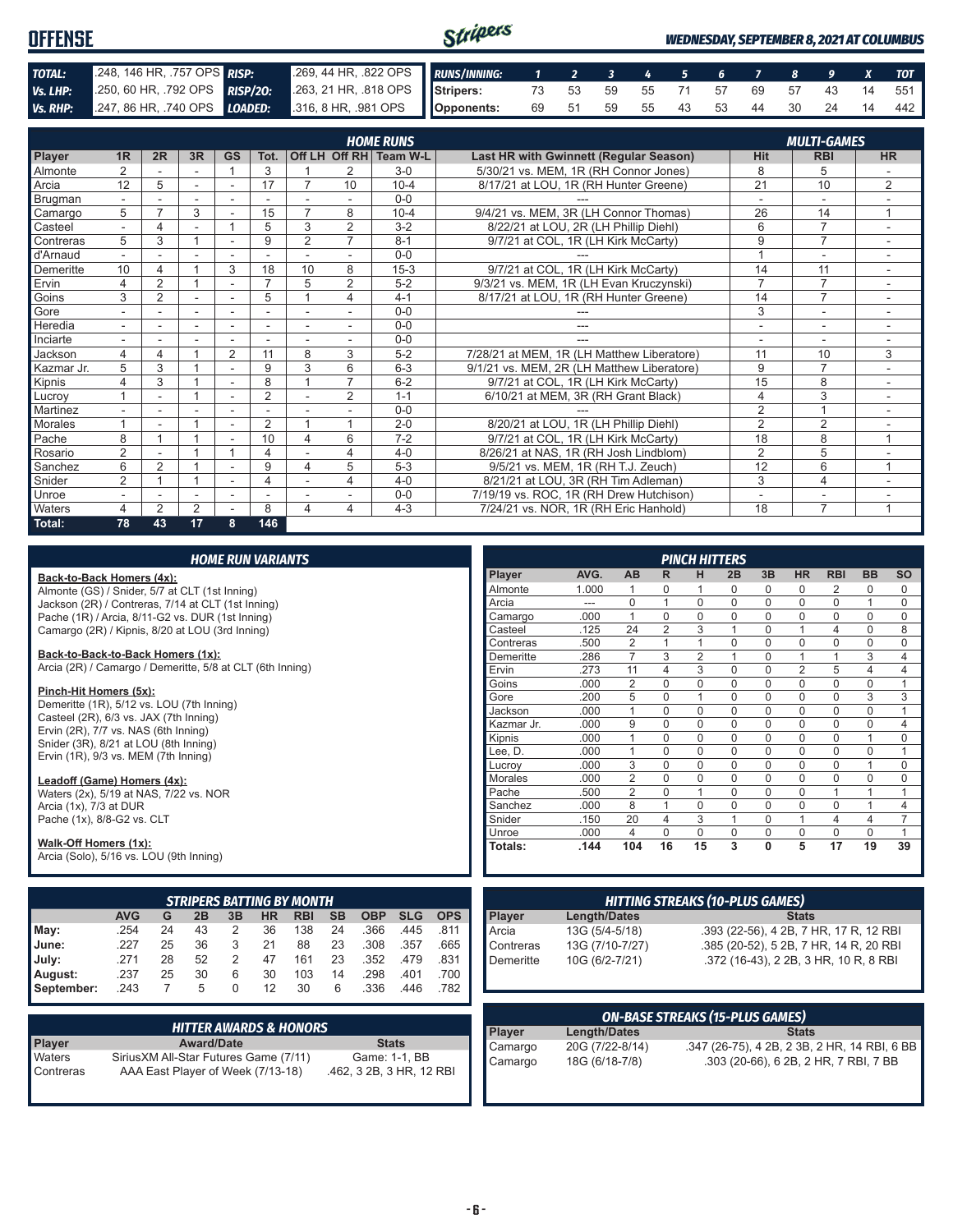## **BATTER BIOS**

## **17 JOHAN CAMARGO** *- INF - 27 YRS - PANAMA CITY, PANAMA*

*SEASON WITH GWN:*.304, 15 HR, 55 RBI, 0 SB, .894 OPS *HIT STREAK:* 3G (6-11) *9/7 at COL:* 2-4, BB *SERIES:* .500 (2-4)

- **• Leaderboard:** Entering 9/8, ranks among Triple-A East top 10 in AVG (3rd, .304), R (T-4th, 62), OBP (6th, .383), OPS (7th, .894), H (T-7th, 100), TB (T-7th, 168). **• 2021 with GWN: 5/8 at CLT:** Notched first career multi-HR game (2-for-4, 2 HR,
- 2 RBI) ... **6/5 vs. JAX:** Started 5-4-3 triple play, GWN's first since 5/28/19 at TOL ... **7/18 at CLT:** Hit a 2-out, 2-run HR (#8) in 9th for a 12-11 lead (GWN had trailed 11-3) ... **7/30 at MEM:** Tallied season-high 4 RBI (2-for-4, 2B, HR #9) in 8-7 win ... **7/22-8/14:** Posted team-best 20G on-base streak (.347, 26-for-75, 4 2B, 2 3B, 2 HR, 14 R, 14 RBI, 6 BB, .924 OPS) ... **9/4 vs. MEM:** Matched season high with 4 RBI (2-for-3, HR #15), plating 4 of team's 5 runs in 5-2 victory.
- **• Gwinnett Career:** Has hits in 107 of 144G (74.3%) since 2017, batting .321 (176 for-549, 34 2B, 4 3B, 24 HR, 95 R, 97 RBI, 1 SB, .916 OPS).
- **• 2021 with ATL:** In 6 stints with the Braves, batting .000 (0-for-16, 1 R) in 15G.
- **• 2020:** Made Braves' Opening Day roster and batted .200 (8 2B, 4 HR, 16 R, 9 RBI) in 35G ... Added to the NLCS roster in place of injured Adam Duvall prior to Game 2 and played in 4G (.250, 2-for-8, 1 2B, 1 RBI).
- **• Acquired:** NDFA (7/2/10) out of Panama City, Panama.
- **• MLB Career:** .257, 68 2B, 4 3B, 34 HR, 144 RBI, 2 SB in 364G with Atlanta (2017- 21) ... Played in 2018 and 2020 Postseasons (.087, 1 2B, 1 RBI in 8G).

## **9 RYAN CASTEEL** *- 1B/C - 30 YRS - CHATTANOOGA, TN*

|                 | <b>SEASON WITH GWN:</b> .233. 5 HR. 22 RBI. 0 SB. .732 OPS | <b>HIT STREAK: -1G (0-2)</b> |
|-----------------|------------------------------------------------------------|------------------------------|
| 9/7 at COL: DNP |                                                            | <b>SERIES:</b> $---(0-0)$    |

- **• 2021 with GWN: 5/15-5/18:** Had 6 RBI in 3G span, including 5/15 vs. LOU (1 for-2, GW 3-run 2B, 3 RBI) and 5/16 vs. LOU (1-for-3, HR, 2 RBI) ... **6/2 vs. JAX:** Notched pinch-hit 2-run double ... **6/3 vs. JAX:** Hit pinch-hit 2-run HR (#2) ... **6/24 at NOR:** Crushed game-winning grand slam (#3) in 6-2 victory (1-for-4, 4 RBI), his 2nd career slam (first since 7/20/13 with Adv-A Modesto) ... **8/8-G2 vs. CLT:** Homered for the first time since 6/24 (#4), a decisive 2-run shot in 8-2 victory.
- **• 2020:** Was not on the Braves' 60-man player pool ... Did not play.
- **• 2019:** Played 118G with Double-A Mississippi, batting .263 (21 2B, 2 3B, 21 HR, 73 RBI, .811 OPS) ... Ranked 2nd in the Southern League in homers and RBI, 3rd in slugging (.477) ... Was his 2nd career 20-homer season (hit 22 in 2013).
- **• Acquired:** MiLB FA (3/14/21) ... Originally Colorado's 17th-round pick in 2010 out of Cleveland State Community College (Cleveland, TN).

## **24 WILLIAM CONTRERAS** *- C - 23 YRS - PUERTO CABELLO, VZ*

*SEASON WITH GWN:*.279, 9 HR, 29 RBI, 0 SB, .867 OPS *HIT STREAK:* 1G (1-5)

*9/7 at COL:* 1-5, HR, R, RBI *SERIES:* .200 (1-5), HR, RBI

- **• 2021 with GWN: 7/13-7/18:** Named Triple-A East Player of the Week (.462, 12 for-26, 3 2B, 3 HR, 7 R, 12 RBI, 1.440 OPS) ... **7/10-7/27:** Posted a 13G hitting streak, tied for GWN's longest this year (.385, 20-for-52, 5 2B, 7 HR, 14 R, 20 RBI, 1.333 OPS) ... **7/8-7/31:** In his first 19 Triple-A games, ranked among Triple-A East top 5 in RBI (1st, 23), HR (T-1st, 8), SLG (2nd, .757), TB (3rd, 53), XBH (T-3rd, 13), OPS (4th, 1.152), and R (T-5th, 17) ... **8/25 at NAS:** Delivered game-winning RBI single in 10th for 5-4 win (2-for-4, R, RBI).
- **• 2021 with ATL:** In 2 stints (5/2-7/7, 8/21-8/23), batting .196 (29-for-148, 3 2B, 1 3B, 7 HR, 16 R, 21 RBI, .649 OPS) in 46G.
- **• 2020:** Spent most of the year at the Alternate Training Site at Coolray Field ... Recalled by Atlanta for MLB debut on 7/24 ... Hit .400 (4-for-10, 1 2B, 1 RBI) in 4G.
- **• Bloodlines:** Older brother is Chicago Cubs' C Willson Contreras.
- **• Acquired:** NDFA (2/1/15) out of Puerto Cabello, Venezuela.
- **• MLB Career:** .209, 4 2B, 1 3B, 7 HR, 22 RBI, 0 SB in 50G with Atlanta (2020-21).

### **12 TRAVIS DEMERITTE** *- OF - 26 YRS - NEW YORK, NY*

- *SEASON WITH GWN:*.299, 18 HR, 46 RBI, 7 SB, 1.014 OPS *HIT STREAK:* 1G (1-4) *9/7 at COL:*1-4, HR, R, RBI *SERIES:* .250 (1-4), HR, RBI **• 2021 with GWN: Since coming off the IL on 7/13, ranks T-7th in the Triple-A**
- **East in HR (12), batting .293 (36-for-123, 2 2B, 26 R, 31 RBI, 6 SB, .962 OPS) in 36G** ... **5/4 at CLT:** Tallied 5 RBI (3-for-6, HR) to set GWN Opening Night record ... **6/2-7/21:** Posted 10G hitting streak (.372, 16-for-43, 2 2B, 3 HR, 10 R, 8 RBI, 1.041 OPS) ... **6/10-7/10:** Was on the Injured List ... **7/17-7/25:** Hit 3 grand slams in 7G span (7/17 at CLT, 7/23 vs. NOR, 7/25 vs. NOR), raising his career total to 6 (4 with GWN) ... **7/18 at CLT:** Notched season-high 4 hits (4-for-5, 3 R, 2 RBI, SB)
- ... **7/27 at MEM:** Homered for 3rd straight game, GW solo blast (#12) in 1-0 win ... **8/21 at LOU:** Matched a season high with 4 hits (4-for-4, 3-run HR, 2 R, 4 RBI). **• Gwinnett Career:** Has reached base in 139 of 159G (87.4%) since 2019, batting
- .291 (157-for-540, 39 2B, 2 3B, 38 HR, 112 R, 119 RBI, 11 SB, .970 OPS). **• 2020:** Hit .172 with 1 2B, 4 RBI in 18G with Detroit ... DFA'd on 2/5/21.
- **• 2019:** Made his Triple-A debut with Gwinnett and was an IL All-Star (.286, 20 HR, 73 RBI, .944 OPS in 96G) ... Has 1 of the 9 20-HR seasons in GWN history Traded to Detroit on 7/31, made his MLB debut (.225, 3 HR, 10 RBI in 48G).
- **• Acquired:** Off Waivers from Detroit (2/12/21) ... Originally Texas' 1st-round pick (30th overall) in 2013 out of Winder-Barrow High School (Winder, GA).
- **• MLB Career:** .217, 8 2B, 2 3B, 3 HR, 14 RBI, 3 SB with Detroit (2019-20).

## **18 PHILLIP ERVIN** *- OF - 29 YRS - MOBILE, AL*

*SEASON WITH GWN:*.201, 7 HR, 26 RBI, 11 SB, .655 OPS *HIT STREAK:* -1G (0-2) *9/7 at COL:*DNP *SERIES:* .--- (0-0)

- **• 2021 with GWN: 6/2 vs. JAX:** Hit decisive 3-run HR (#1) and tallied season-high 4 RBI (1-for-4, R) ... **6/13 at MEM:** Belted game-tying 2-run HR (#2) with 2 outs in the 9th of an eventual 7-6 loss (1-for-3, 1 R, 2 RBI) ... **7/7 vs. NAS:** Clubbed game-tying 2-run pinch-hit HR (#5, 1-for-1, 2 RBI) ... **8/1 at MEM:** Lined GWRBI single with 2 outs in 9th inning in 4-2 win (1-for-2, RBI) ... **9/3 vs. MEM:** Launched 2nd pinch-hit homer of the year (solo, 1-for-1, 1 RBI).
- **• 2020:** Between Cincinnati and Seattle, hit .149 with 3 2B, 4 RBI, 1 SB in 37G ... DFA'd by the Reds (8/28), Mariners (12/16), and Chicago Cubs (2/20/21).
- **• Acquired:** Off waivers from the Chicago Cubs (2/22/21) ... Originally Cincinnati's 1st-round pick (27th overall) in 2013 out of Samford University (Homewood, AL).
- **• MLB Career:** .247, 26 2B, 8 3B, 17 HR, 68 RBI, 15 SB in 237G with CIN, SEA (2017-20) ... Talled 7 of his 8 career triples in 2019 (ranked 7th in NL).

## **8 RYAN GOINS** *- INF - 33 YRS - TEMPLE, TX*

| <b>SEASON WITH GWN:</b> .231. 5 HR. 31 RBI. 2 SB. .636 OPS                         | <b>HIT STREAK:</b> $2G(2-8)$ |
|------------------------------------------------------------------------------------|------------------------------|
| 9/7 at COL: $1-4$                                                                  | <b>SERIES:</b> .250 (1-4)    |
| • 2021 with GWN: 5/4 at CLT: Hit Gwinnett's first HR of the season (solo, 2-for-5, |                              |

- RBI) ... **5/12 vs. LOU:** Set season highs for hits (3-for-4) and RBI (3) ... **6/18-6/29:** Posted season-best 8G hitting streak (.400, 10-for-25, 1 2B, 3 R, 6 RBI) ... **7/4 at DUR:** Homered for the first time since Opening Night (2-run, #2, 1-for-4, 2 RBI) ... **8/13 vs. DUR:** Clubbed 2-run HR (#4) in 8th inning for decisive runs in 6-4 victory (2-for-4, 2 R, 2 RBI) ... **8/6-8/17:** In his first 8G since returning from the Olympics, hit .304 (7-for-23, 3 HR, 5 R, 6 RBI, .987 OPS).
- **• Tokyo Olympics:** Was on GWN's Temporary Inactive List while playing for Mexico in this year's Olympics ... Hit .250 (1-for-4, R, RBI) in 2G (MEX went 0-3).
- **• Triple-A Career:** Has played for BUF (2013-16), LHV (2018), CLT (2019), and GWN (2021) ... Was teammates with MGR Matt Tuiasosopo in 2014 with BUF.
- **• 2020:** Played in 14G with the Chicago White Sox, batting .000 (0-for-9, 4 R) ... Spent most of the year at the Alternate Training Site in Schaumburg, IL.
- **• Acquired:** MiLB FA (2/25/21) ... Originally Toronto's 4th-round pick in 2009 out of Dallas Baptist University (Dallas, TX).
- **• MLB Career:** .228, 71 2B, 12 3B, 22 HR, 158 RBI in 555G with TOR, KC, CWS (2013-20) ... Played for TOR in 2015-16 Postseasons (.146, 1 HR, 5 RBI in 14G).

#### **5 TERRANCE GORE** *- OF - 30 YRS - MACON, GA SEASON WITH GWN:*.234, 0 HR, 1 RBI, 16 SB, .740 OPS *HIT STREAK:* -3G (0-8)

*9/7 at COL:*DNP *SERIES:* .--- (0-0)

- **• 2021 with GWN:** Is 16-for-20 (80.0%) in stolen base attempts, including a pair of 2-steal games (5/18 at NAS, 6/18 vs. NAS) ... **6/9-G2 at MEM:** Stole 3rd and scored winning run in 8th inning of 3-1 victory ... **7/10 vs. NAS:** Notched season-
- high 3 hits (3-for-3, 2B, R). **• 2020:** Logged 2G in his lone season with the Los Angeles Dodgers (0 PA).
- **• Acquired:** MiLB FA (2/18/21) ... Originally Kansas City's 20th-round pick in 2011 out of Gulf Coast Community College (Panama City, FL).
- **• MLB Career:** .224, 2 2B, 1 3B, 0 HR, 1 RBI, 40 SB in 102G with KC, CHC, LAD (2014-20) ... Played in the Postseason with KC (2014-15) and CHC (2018), going 0-for-2 with 3 R, 5 SB ... Won World Series with the Royals in 2015.

## **4 SEAN KAZMAR JR.** *- INF - 37 YRS - VALDOSTA, GA*

| <b>SEASON WITH GWN:</b> .225, 9 HR, 26 RBI, 3 SB, .660 OPS                                                                         | <b>HIT STREAK: <math>-2G(0-7)</math></b> |
|------------------------------------------------------------------------------------------------------------------------------------|------------------------------------------|
| 9/7 at COL: $0-4$                                                                                                                  | <b>SERIES:</b> .000 (0-4)                |
| • Gwinnett Career: Batting .264 (672-for-2541, 136 2B, 12 3B, 46 HR, 308 R, 296<br>$P_{1}$ , $Q_{2}$ , $Q_{3}$ , $Q_{4}$ , $Q_{5}$ |                                          |

- RBI, 26 SB) in 742G over 8 seasons ... Leads in career G, AB, H, TB (970), 2B, R, RBI ... Ranks 2nd in career 3B (12) ... Ranks 3rd in career HR (46).
- **• Braves Records:** Owns Atlanta Braves Triple-A records for career hits (passed Larry Whisenton's 657 on 7/31 at MEM) and at-bats (passed Chico Ruiz's 2,510 on 8/22 at LOU) ... Is 2nd in doubles (136), 3rd in games (742), 4th in RBI (296).
- **• 2021 with GWN: 5/25 vs. MEM:** Lined a walk-off single in the 9th for a 2-1 win, his first career walk-off RBI with GWN ... **7/8-G1 vs. NAS:** Passed Joey Terdoslavich for 3rd on GWN career HR list (#42, 1-for-3, 2 RBI) ... **7/22 vs. NOR:** Passed Damon Hollins for 2nd on ATL Triple-A hits list (#649, 2-for-3, HR, 2 RBI) ... **7/28 at MEM:** Notched his 999th and 1,000th career Triple-A hits (2-for-5, R) ... **9/1 vs. MEM:** Hit game-winning 2-run HR (#9) in 7th for 3-2 victory (2-for-3, 2 RBI).
- **• 2021 with ATL:** Contract selected on 4/17, has spent 2 stints with Atlanta (4/17- 4/23, 5/4-5/7), going 0-for-2 ... Pinch hit on 4/17 at the Chicago Cubs, marking his first MLB appearance in 4,589 days since 9/23/08 with San Diego ... The last player with a bigger gap between MLB appearances was Ralph Winegarner (13 years, 14 days between 6/23/36 with CLE and 7/7/49 with STL).
- **• Acquired:** MiLB FA (12/7/20) ... Originally San Diego's 5th-round pick in 2004 out of the College of Southern Nevada.
- **• MLB Career:** .195, 1 2B, 0 3B, 0 HR, 2 RBI in 22G with SD (2008), ATL (2021).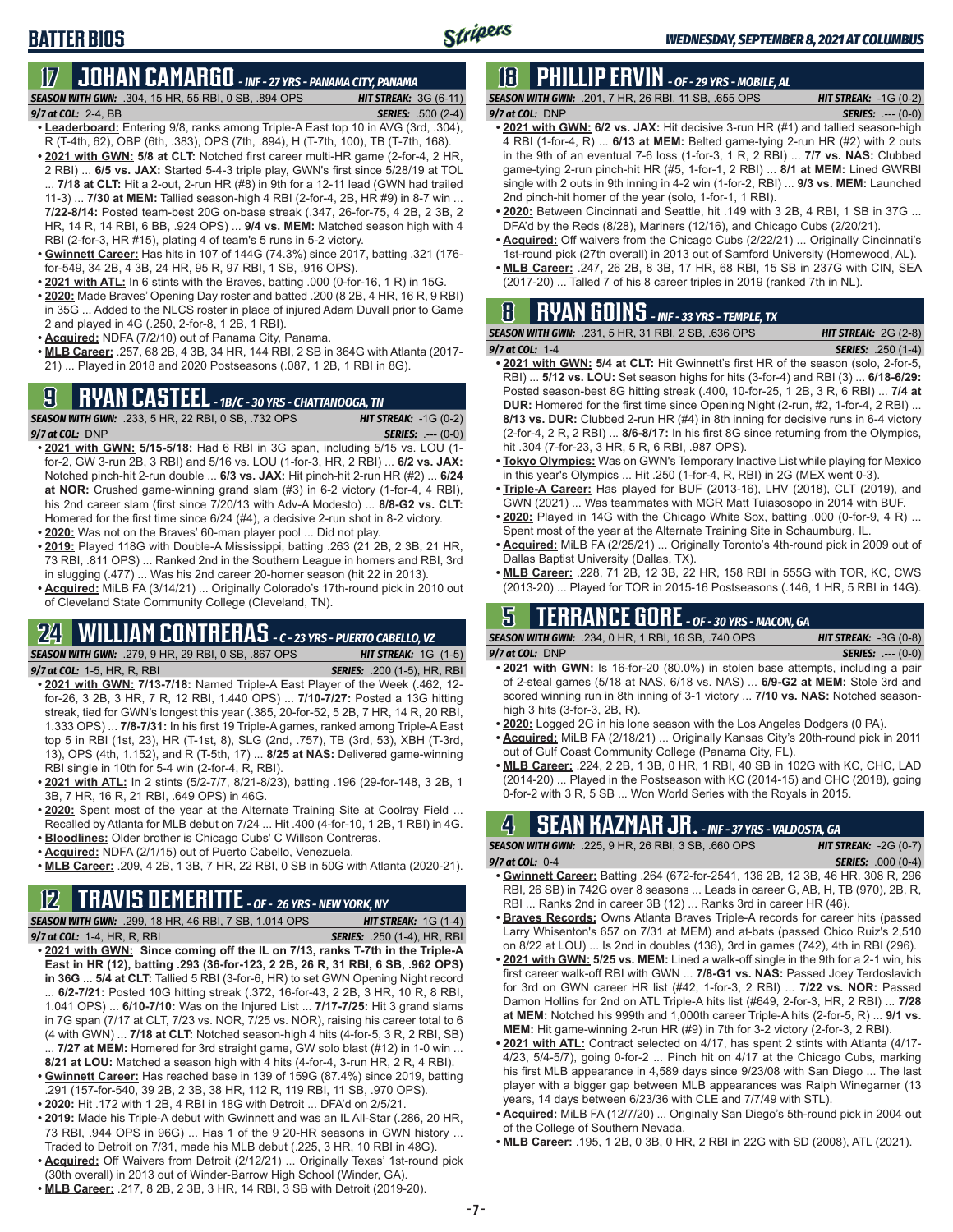# **22 JASON KIPNIS** *- INF - 34 YRS - NORTHBROOK, IL*

*SEASON WITH GWN:*.290, 8 HR, 26 RBI, 1 SB, .898 OPS *HIT STREAK:* 5G (8-15)

- *9/7 at COL:*3-4, 2 2B, HR, 2 R, 3 RBI, BB *SERIES:* .750 (3-4), 2B, HR, 3 RBI **• 2021 with GWN: In 12G since 8/20, batting .500 (15-for-30, 3 2B, 3 HR, 5 R, 7 RBI, 1 SB, 1.479 OPS** ... **5/28 vs. MEM:** Belted decisive 3-run HR (#1, 2-for-3, 3 RBI) ... **6/16 at NAS:** Hit game-winning HR (#2), a 2-run shot (2-for-4,, 2 RBI) ... **7/6-7/16:** Had 5 multi-hit efforts in 9G, batting .350 (14-for-40, 3 2B, 1 3B, 2 HR, 8 R, 10 RBI, .991 OPS) ... **7/14 at CLT:** Fell triple shy of the cycle (3-for-5, 2B, HR, 3 R, 2 RBI) ... **9/7 at COL:** Facing former club, tallied 3 XBH (3-for-4, 2 2B, HR #8, 2 R, 3 RBI).
- **• 2020:** In his lone season with the Chicago Cubs, hit .237 (8 2B, 1 3B, 3 HR, 16
- RBI, 1 SB) in 44G ... Played in 2G during the Postseason (0-for-3, 1 BB, 1 SO). **• Acquired:** MiLB FA (3/29/21) ... Originally Cleveland's 2nd-round pick in 2009 out of Arizona State University (Tempe, AZ).
- **• MLB Career:** .260, 260 2B, 24 3B, 126 HR, 545 RBI, 136 SB in 1,165G with CLE, CHC (2011-20) ... Was 2-time AL All-Star with CLE (2013, 2015) ... Hit .192 (3 2B, 1 3B, 4 HR, 9 RBI) in 26G in Postseason with CLE (2013, 2016-18), CHC (2020).

## **20 JONATHAN MORALES** *- C - 26 YRS - ARROYO, PUERTO RICO*

*SEASON WITH GWN:*.164, 2 HR, 11 RBI, 0 SB, .435 OPS *HIT STREAK:* 1G (1-2) *9/7 at COL:*DNP *SERIES:* .--- (0-0)

- **• 2021 with GWN: 5/7 at CLT:** Tied his single-game career high with 5 RBI, going 2-for-6 with a 3-run HR (#1) in the 9th ... **8/6 vs. CLT:** Hit a 2-out walk-off single in 11th inning for 4-3 win (2nd career walk-off with GWN, last on 7/21/18 vs. PAW) ... **8/20 at LOU:** Went 4-for-4 (2B, HR, 2 R, 3 RBI), his most hits in a game since 8/13/16 with Class-A Rome at Hickory (career-best 5-for-5).
- **• 2020:** Spent entire year at Braves Alternate Training Site in Gwinnett (no MLB debut) ... Played for Caguas of the Puerto Rican Winter League (.394, 3 HR, 9 RBI in 13G), earning PWL Postseason All-Star honors.
- **• 2019:** Hit .240 (13 2B, 2 HR, 27 R, 25 RBI) in 80G between Double-A Mississippi and Gwinnett ... Logged 1 game during the IL Playoffs (0-for-1, BB).
- **• Acquired:** Braves' 25th-round pick in 2015 out of Miami-Dade CC.

### **15 CRISTIAN PACHE** *- OF - 22 YRS - SANTO DOMINGO CENTRO, D.R.*

### *SEASON WITH GWN:*.275, 10 HR, 37 RBI, 9 SB, .796 OPS *HIT STREAK:* 4G (7-15)

*9/7 at COL:* 3-4, 2B, HR, 3 R, RBI, SB *SERIES:* .750 (3-4), 2B, HR, RBI, SB

**• MLB.com Prospect Ranks:** #1 (Braves Top 30), #40 (Top 100).

- **• 2021 with GWN: Ranks 3rd in the Triple-A East in batting since 8/1, hitting .344 (33-for-96, 7 2B, 4 HR, 17 R, 15 RBI, 5 SB, .953 OPS) in 27G** ... **5/29- 6/1:** Assigned to rehab (right hamstring inflammation), played 1G before being activated/optioned on 6/2 ... **6/5 vs. JAX:** Went 3-for-6 with 2 doubles, including game-tying 2-run double in 9th ... **6/10 at MEM:** Tallied first career multi-HR game (3-for-5, 2 HR, 3 R, 4 RBI) ... **6/30 at DUR:** Notched last-at-bat GWRBI single in 9th for 2-1 win (2-for-3, 2B, RBI) ... **7/21 vs. NOR:** Homered in both games of a DH (#3-4, 2-for-6, 2 R, 2 RBI) ... **8/11 vs. DUR:** Went 4-for-6 with 5 RBI in a DH sweep, tallying 2 HR (#8-9) and delivering 2-out walk-off single in G1 (won 4-3) ... **9/7 at COL:** Fell triple shy of the cycle (3-for-4, 2B, HR #10, 3 R, RBI, SB).
- **• 2021 with ATL:** On Atlanta's Opening Day roster for the first time ... Hit .111 (3 2B, 1 HR, 6 R, 4 RBI) in 22G ... Placed on IL twice, on 4/14 and 5/14.
- **• 2020:** Spent most of the year at the Alternate Training Site ... Made his MLB debut on 8/21 vs. Philadelphia (1-for-4) ... Played just 2G during regular season (.250) ... Also made MLB Postseason debut (.182, 1 2B, 1 HR, 4 R, 4 RBI in 12G).
- **• 2019:** Between Mississippi (104G) and Gwinnett (26G), hit .277 (36 2B, 9 3B, 12 HR, 63 R, 61 RBI, 8 SB, .802 OPS) in 130G ... Named a Southern League Postseason All-Star and MLB All-Star Futures Game participant.
- **• Acquired:** NDFA (7/4/15) out of Santo Domingo Centro, D.R.
- **• MLB Career:** .119, 3 2B, 0 3B, 1 HR, 4 RBI, 0 SB in 24G with Atlanta (2020-21).

# **2 YOURG - INF - 29 YRS - MARACAY, VENEZUELA<br><b>2 RBI, 4 SB, .674 OPS** *HIT STREAK:* -1G (0-4)

**SEASON WITH GWN:** .218, 9 HR, 31 RBI, 4 SB, .674 OPS *9/7 at COL:*0-4 *SERIES:* .000 (0-4)

- **• 2021 with GWN: Batting .279 (29-for-104, 2 2B, 1 3B, 8 HR, 17 R, 18 RBI, .898 OPS) in 34G since 7/22** ... **5/7 at CLT:** Went 3-for-5 (3 R, 3 RBI) with GWN's first triple of the year ... **6/9-G2 at MEM:** Stole home as part of a double-steal with Drew Waters, scored tying run in 3-1 win (1-for-2, R, SB) ... **7/30 at MEM:** Recorded 2nd career multi-HR game (1st since 5/2/15, CLT vs. SWB), hitting 2 solo shots (#4-5) including GW blast in 8th for 8-7 win (2-for-3, 3 R, 2 RBI) ... **8/26 at NAS:** Fell a homer shy of the cycle (3-for-4, 2B, 3B, RBI) in 2-1 win.
- **• 2020:** Played 11G with the Chicago White Sox, batting .313 (3 2B, 1 HR, 1 RBI, 1.164 OPS) ... Made his MLB Postseason debut in the ALWCS (1G, no at-bat).
- **• Acquired:** MiLB FA (3/31/21) ... Originally a NDFA with Chi. White Sox (5/29/09). **• MLB Career:** .245, 113 2B, 24 3B, 32 HR, 215 RBI, 30 SB in 657G with the Chi.
- White Sox (2014-20) ... Won an AL Gold Glove in 2019 (.987 FPCT at 2B).

## **26 TRAVIS SNIDER** *- OF/INF - 33 YRS - KIRKLAND, WA*

*SEASON WITH GWN:*.174, 4 HR, 15 RBI, 3 SB, .610 OPS *HIT STREAK:* -1G (0-1) *9/7 at COL:* DNP *SERIES:* .--- (0-0)

- **• 2021 with GWN: 6/18 vs. NAS:** Homered (#2) as part of 6-run comeback in 8-7 win (1-for-3, 2 RBI) ... **7/15 at CLT:** Blasted go-ahead 2-run HR (#3) in 8th of 11-10 win (1-for-4, 2 RBI) ... **7/31 at MEM:** Delivered GW 2-run double in 2-1 win (1-for-4, 2 RBI) ... **8/21 at LOU:** Belted pinch-hit 3-run HR (#4).
- **• 2020:** Signed by Miami on 7/24 and reported to the Marlins' Alternate Training Site in Jupiter, FL, but was released on 8/27 and did not reach the Majors.
- **• 2019:** Played for Triple-A Reno in Arizona's system (.294, 22 2B, 4 3B, 11 HR, 41 RBI, 3 SB, .899 OPS in 93G).
- **• Acquired:** MiLB FA (2/26/21) ... Originally Toronto's 1st-round pick (14th overall) in 2006 out of Henry M. Jackson High School (Mill Creek, WA).
- **• MLB Career:** .244, 100 2B, 7 3B, 54 HR, 212 RBI, 22 SB in 630G with TOR, PIT, BAL (2008-15) ... Played for PIT in Postseason from 2013-15 (1-for-4 in 3G).

## **11 Drew WATERS** *- OF - 22 YRS - ATLANTA, GA*

| <b>SEASON WITH GWN:</b> .231, 8 HR, 31 RBI, 24 SB, .695 OPS | <b>HIT STREAK:</b> $-1G(0-5)$ |
|-------------------------------------------------------------|-------------------------------|
| 9/7 at COL: $0-5, 2$ SO                                     | <b>SERIES:</b> .000 (0-5)     |

- **• Leaderboard:** Entering 9/8, ranks among Triple-A East top 10 in stolen bases (T-5th, 24) and runs (9th, 59).
- **• MLB.com Prospect Ranks:** #3 (Braves Top 30), #83 (Top 100 Prospects).
- **• 2021 with GWN: 5/15-6/10:** Hit .316 (25-for-79, 4 2B, 3 HR, 16 R, 9 RBI, 6 SB, .906 OPS) in 21G ... **5/18 at NAS:** Recorded first career multi-HR game (3-for-5, 2 HR, 3 RBI) and became the first GWN player to homer from both sides of the plate since Mel Rojas Jr. (7/7/16 at CLT) ... **5/19 at NAS:** Fell a triple shy of the cycle in first 4-hit game at Triple-A (4-for-5, 2B, HR, 2 R, 2 RBI, 2 SB) ... **6/9-G2 at MEM:** Lined RBI single in 8th (2-for-3, R, RBI) for last-at-bat 3-1 win ... **7/2-7/18:** Posted 13G on-base streak (.357, 20-for-56, 8 2B, 1 3B, 2 HR, 14 R, 10 RBI, 4 SB) ... **7/1-7/31:** Led Triple-A East in XBH with 17, batting .301 (31-for-103, 11 2B, 1 3B, 5 HR, 23 R, 17 RBI, 5 SB, .924 OPS) in 24G.
- **• Futures Game:** Played for the NL Team in the 2021 SiriusXM All-Star Futures Game on 7/11 at Coors Field (1-for-1, BB) ... Was the 7th active Gwinnett player selected to the game (1st since RHP Touki Toussaint in 2018).
- **• 2020:** Spent entire year at Braves Alternate Site in Gwinnett (no MLB debut).
- **• 2019:** Hit .309 (40 2B, 9 3B, 7 HR, 80 R, 52 RBI, 16 SB) in 134G with Double-A Mississippi and Gwinnett ... Won Southern League Batting Title (.319, best in MIS history) and Most Valuable Player (1st in MIS history) ... Ranked among MiLB top 5 in doubles (T-3rd, 40) and hits (5th, 163).
- **• Acquired:** Braves' 2nd-round pick in 2017 out of Etowah High School (Woodstock, GA) ... Named Gatorade Georgia Baseball Player of the Year in 2017.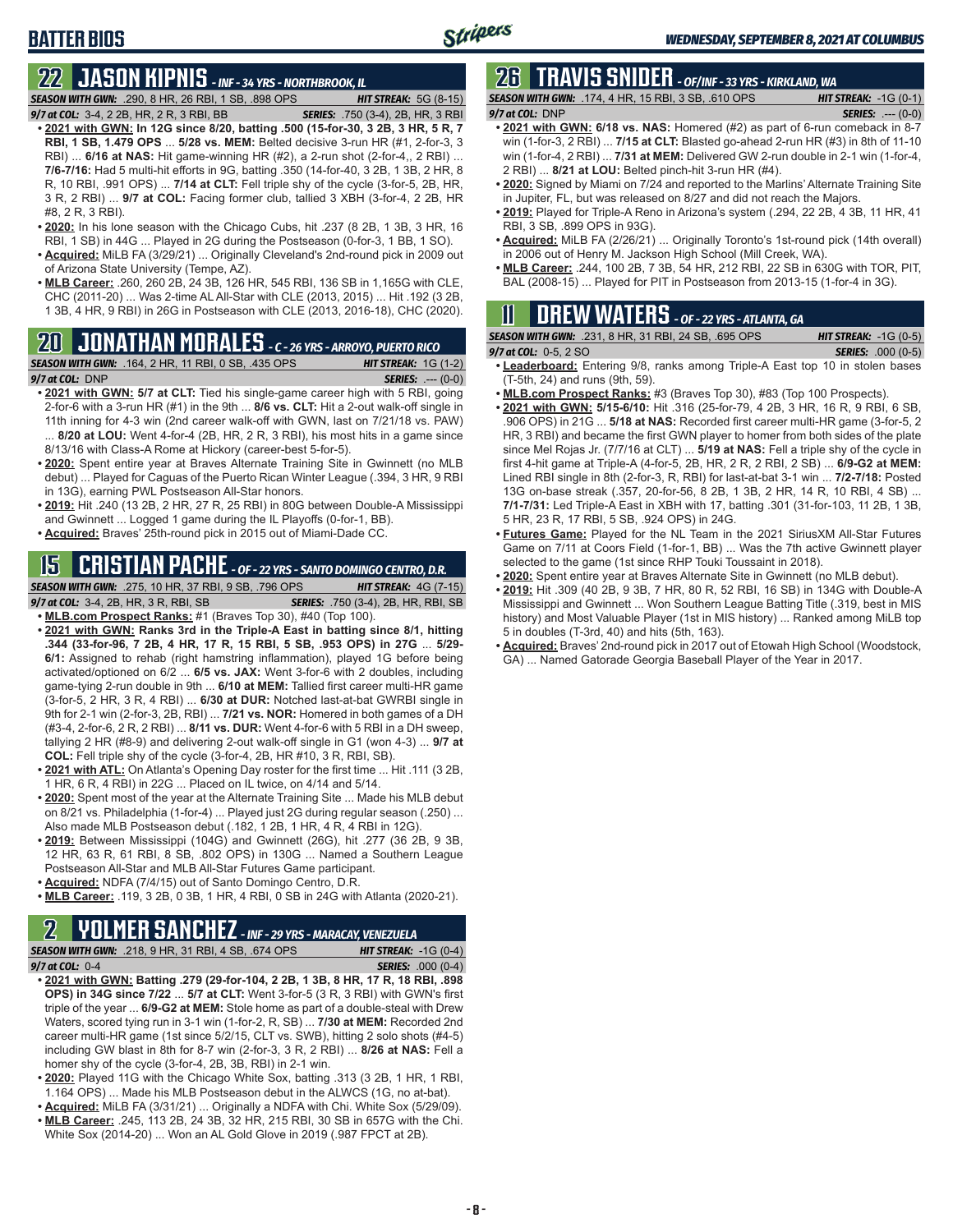### **SEASON SUMMARY**



### **TEAM HIGHS & LOWS**

| <b>OFFENSE:</b>                                                                     |  |
|-------------------------------------------------------------------------------------|--|
|                                                                                     |  |
|                                                                                     |  |
|                                                                                     |  |
|                                                                                     |  |
|                                                                                     |  |
|                                                                                     |  |
|                                                                                     |  |
|                                                                                     |  |
|                                                                                     |  |
|                                                                                     |  |
|                                                                                     |  |
|                                                                                     |  |
|                                                                                     |  |
|                                                                                     |  |
|                                                                                     |  |
|                                                                                     |  |
| <b>PITCHING:</b>                                                                    |  |
| <b>DEFENSE:</b><br>Most Double Plays Turned, Game  3 (6x, last: 8/21 at Louisville) |  |

# **TEAM MISCELLANEOUS**

Most Caught Stealing, Game .............................................. 2 (8/8-G1 vs. Charlotte)

| Largest Blown Lead (Loss) 3 Runs (4x, last: 8/6 vs. Charlotte, 5-2, 6-10) |
|---------------------------------------------------------------------------|
|                                                                           |
|                                                                           |
|                                                                           |
|                                                                           |
|                                                                           |
|                                                                           |
|                                                                           |
|                                                                           |
|                                                                           |

### **INDIVIDUAL HIGHS & LOWS**

| <b>HITTING (GAME):</b> |  |
|------------------------|--|
|                        |  |
|                        |  |
|                        |  |
|                        |  |
|                        |  |
|                        |  |
|                        |  |
|                        |  |
|                        |  |
|                        |  |
|                        |  |
|                        |  |
|                        |  |
|                        |  |

#### **PITCHING (GAME):**

| None |
|------|
|      |

#### **DEFENSE (GAME):**

### **STREAKS**

#### **OFFENSIVE (LONGEST IN 2021 ONLY):**

#### **PITCHING (LONGEST IN 2021 ONLY):**

| Consecutive Starts with Win3 Starts (2x, last: K. Wright, 8/13-8/26) |
|----------------------------------------------------------------------|
|                                                                      |
|                                                                      |
|                                                                      |
|                                                                      |

### **LAST TIME IT HAPPENED (GWINNETT REGULAR-SEASON HISTORY)**

#### **INDIVIDUAL OFFENSE:**

|                             | Homers, Both Sides of Plate  Drew Waters (5/18/21 at Nashville)            |
|-----------------------------|----------------------------------------------------------------------------|
|                             |                                                                            |
|                             |                                                                            |
|                             | Back-to-Back-to-Back Homers  Arcia/Camargo/Demeritte (5/8/21 at Charlotte) |
|                             |                                                                            |
|                             |                                                                            |
|                             |                                                                            |
|                             |                                                                            |
|                             |                                                                            |
|                             |                                                                            |
|                             |                                                                            |
|                             |                                                                            |
|                             |                                                                            |
|                             |                                                                            |
| <b>INDIVIDUAL PITCHING:</b> |                                                                            |
| 9 0-Inning Perfect Game     | Never                                                                      |

| 9.0-Inning No-Hitter (Solo)Todd Redmond (5/28/10 at Louisville)                 |  |
|---------------------------------------------------------------------------------|--|
| 9.0-Inning No-Hitter (Comb.)  Wooten/Marksberry/Ramirez (6/30/16 at Louisville) |  |
|                                                                                 |  |
|                                                                                 |  |
|                                                                                 |  |
| 21 Consecutive Saves Converted Jairo Asencio (9/6/09-8/8/11)                    |  |
| 25.0-Inning Scoreless Streak Stephen Marek, 25.1 IP (6/6/10-8/2/10)             |  |

#### **TEAM OFFENSE:**

| <b>TEAM PITCHING:</b> |                                             |
|-----------------------|---------------------------------------------|
|                       |                                             |
|                       |                                             |
|                       |                                             |
|                       |                                             |
|                       |                                             |
|                       |                                             |
|                       |                                             |
|                       |                                             |
| <b>TEAM DEFENSE:</b>  |                                             |
| Turn o Trinlo Dlou    | CED1 ve Looksamullo (Comorge Kinnig Chidar) |

#### Turn a Triple Play .........................6/5/21 vs. Jacksonville (Camargo-Kipnis-Snider) Commit 5 Errors ..........................................................................8/17/10 vs. Norfolk

## **TEAM MISCELLANEOUS:**<br>18-Run Margin of Victory....

| 21-Run Margin of Defeat…………………………………7/13/12 at Louisville (Lost 1-22) |
|-----------------------------------------------------------------------|